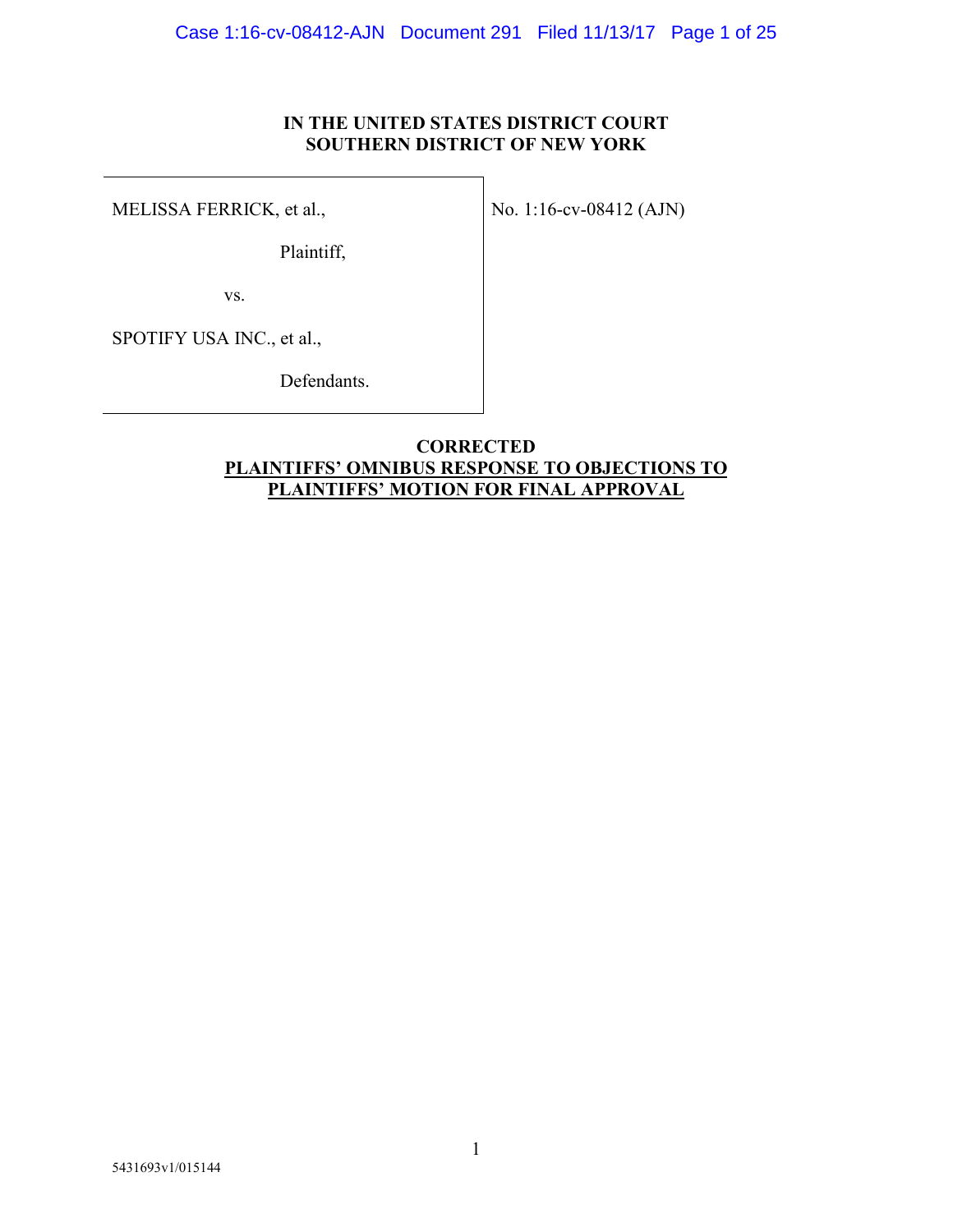## **TABLE OF CONTENTS**

| I.   |                                                         |                                                                            |  |  |  |
|------|---------------------------------------------------------|----------------------------------------------------------------------------|--|--|--|
| II.  |                                                         | WIXEN'S CLIENTS LACK STANDING TO OBJECT AND WIXEN DOES NOT                 |  |  |  |
|      |                                                         |                                                                            |  |  |  |
| III. | THE OBJECTIONS TO THE SETTLEMENT SHOULD BE OVERRULED  4 |                                                                            |  |  |  |
|      | $A_{\cdot}$                                             | The Settlement Amounts Are Fair and Reasonable and Represent Substantial   |  |  |  |
|      |                                                         |                                                                            |  |  |  |
|      | <b>B.</b>                                               | The Approved Notice Programs Provided the Best Practicable Notice to Class |  |  |  |
|      |                                                         |                                                                            |  |  |  |
|      |                                                         | 1.                                                                         |  |  |  |
|      | $C$ .                                                   |                                                                            |  |  |  |
|      |                                                         | 1.                                                                         |  |  |  |
|      |                                                         | 2.<br>Class Counsel's Fee Request Is Reasonable and Adheres to Prevailing  |  |  |  |
|      |                                                         |                                                                            |  |  |  |
|      | D.                                                      |                                                                            |  |  |  |
| IV.  |                                                         | THE ARGUMENTS OF SERIAL OBJECTORS LACK CREDIBILITY  17                     |  |  |  |
| V.   |                                                         |                                                                            |  |  |  |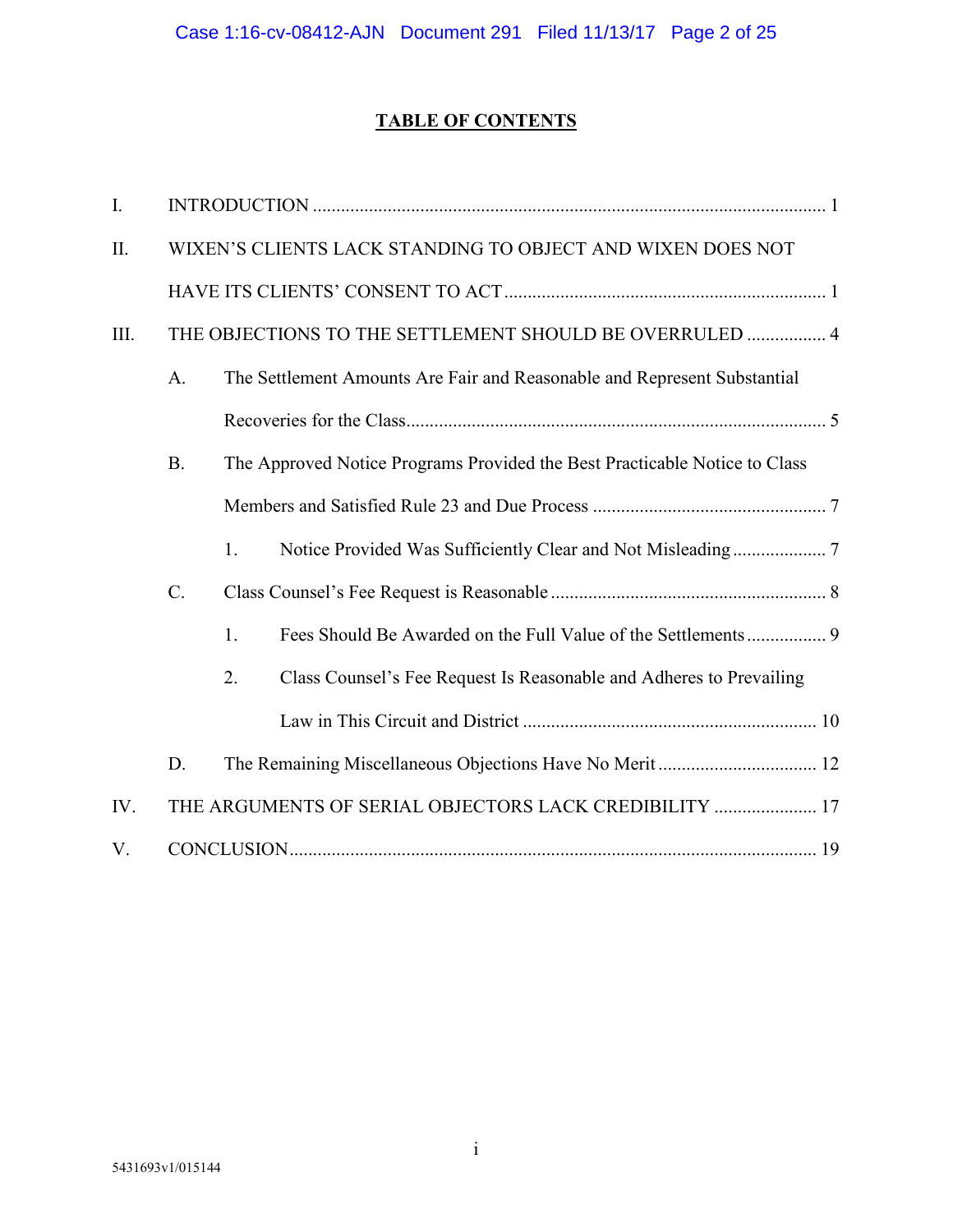## **TABLE OF AUTHORITIES**

Page

## **Federal Cases**

| Auscape Int'l v. Nat'l Geographic Soc'y,                                                                                  |  |
|---------------------------------------------------------------------------------------------------------------------------|--|
| Bezdek v. Vibram USA, Inc.,                                                                                               |  |
| Central States S.E. and S.W. Areas Health and Welfare Fund v.                                                             |  |
| Diversified Grp., Inc. v. Daugerdas,                                                                                      |  |
| Fleisher v. Phoenix Life Ins. Co.,                                                                                        |  |
| Garber v. Office of Comm'r of Baseball,                                                                                   |  |
| Gilliam v. Addicts Rehabilitation Center Fund,                                                                            |  |
| Greco v. Ginn Dev. Co., LLC,                                                                                              |  |
| Guzman v. Joesons Auto Parts,                                                                                             |  |
| Hutson v. Notorious B.I.G., LLC,                                                                                          |  |
| Hyun v. Ippudo USA Holdings,                                                                                              |  |
| In re Beacon Assocs. Litig.,                                                                                              |  |
| In re Bear Stearns Companies, Inc. Sec., Derivative, & ERISA Litig.,                                                      |  |
| In re Facebook, Inc. IPO Sec. & Derivative Litig.,<br>MDL No. 12-2389, 2015 WL 6971424, at *10 (S.D.N.Y. Nov. 9, 2015) 15 |  |
| In re Lloyd's Am. Trust Fund Litig.,                                                                                      |  |
| In re Merrill Lynch & Co., Inc. Research Reports Sec. Litig.,                                                             |  |
| In re Payment Card Interchange Fee Lit.,                                                                                  |  |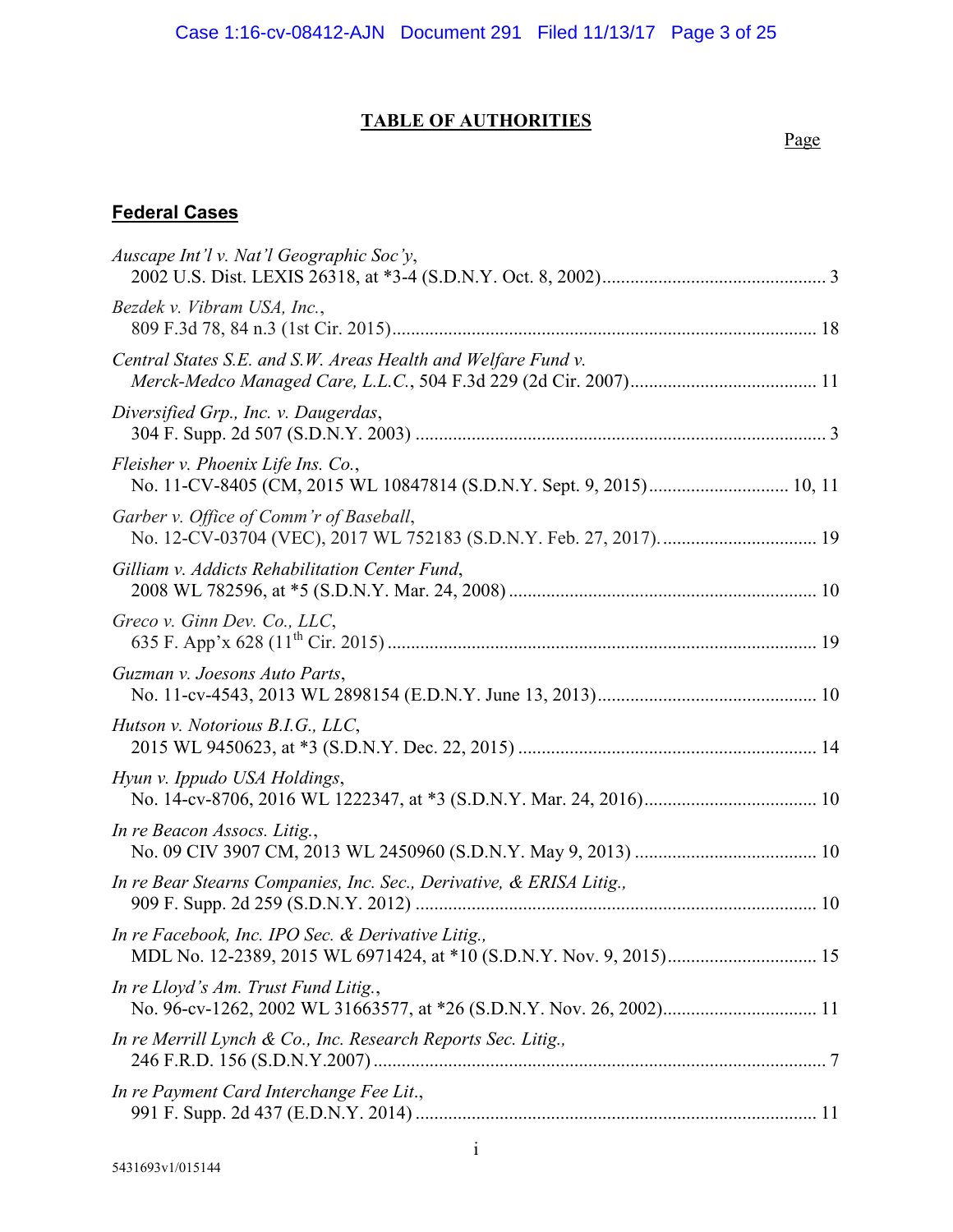## Case 1:16-cv-08412-AJN Document 291 Filed 11/13/17 Page 4 of 25

| In re Prudential Sec., Inc.,                                                                                           |  |
|------------------------------------------------------------------------------------------------------------------------|--|
| In re Warner Commc'ns Sec. Litig.,                                                                                     |  |
| Johnson v. City of New York,                                                                                           |  |
| McDaniel v. Cty. of Schenectady,                                                                                       |  |
| Moloney v. Shelly's Prime Steak, Stone Crab & Oyster Bar,                                                              |  |
| Morris v. Affinity Health Plan, Inc.,                                                                                  |  |
| People United for Children, Inc. v. City of New York,                                                                  |  |
| Stinson v. City of New York,                                                                                           |  |
| Velez v. Novartis Pharm. Corp.,<br>No. 04 CIV 09194 CM, 2010 WL 4877852, at *8, *18 (S.D.N.Y. Nov. 30, 2010) 9, 10, 15 |  |
| Wal-Mart Stores, Inc. v. Visa U.S.A., Inc.,                                                                            |  |

## **Other Authorities**

| In re Checking Account Overdraft Litig.,                     |  |
|--------------------------------------------------------------|--|
| Managing Class Action Litigation: A Pocket Guide for Judges, |  |
|                                                              |  |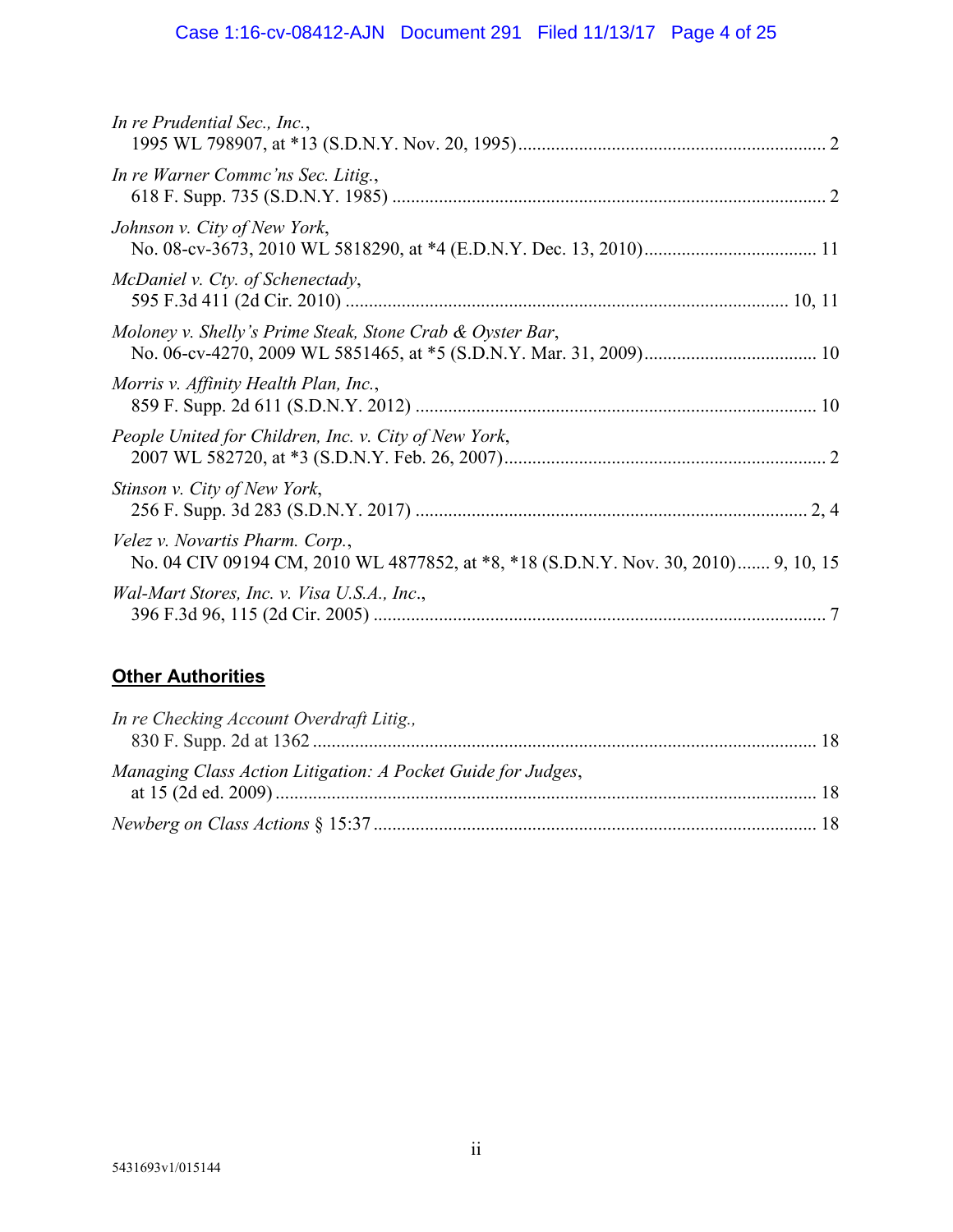## <span id="page-4-0"></span>**I. INTRODUCTION**

The Settlement with Spotify presents an excellent result for Class Members. With a combined value of more than \$112.55 million, it offers \$43.45 million in immediate compensation to Class Members, provides significant future payments to Class Members through the royalty payment program, with an estimated value of \$63.1 million, and also tackles the extraordinary problem of matching pending and unmatched works so that artists can receive payment for which they have previously been uncompensated. Underscoring the fairness and reasonableness of the Settlement, remarkably few objections have been filed. From a universe of at least 535,401 potential Class Members who received the mail or e-mail Notice, just 13 unique objections were filed by individuals or law firms.

As explained below, some of the objectors below lack standing and their objections should be stricken on that basis. Additionally, the few objections that have been raised lack merit. The Settlement is fundamentally sound and provides substantial benefits to more than 535,401 potential Class Members. It more than fulfills the standards for final approval set forth in Federal Rule of Civil Procedure 23(e) as described in the accompanying motion for final approval filed forthwith. And the attorneys' fees sought in Class Counsel's application are fair, reasonable, and entirely consistent with Second Circuit precedent. Accordingly, the objections should be overruled as they do not provide a basis for preventing approval of the settlement.

# <span id="page-4-1"></span>**II. WIXEN'S CLIENTS LACK STANDING TO OBJECT AND WIXEN DOES NOT HAVE ITS CLIENTS' CONSENT TO ACT**

Wixen Music Publishing, Inc. ("Wixen") is an independent music licensing administration company based in Calabasas, California. Counsel for Wixen, Donahue Fitzgerald, purported to file an objection on behalf of 510 individuals and entities (the "Wixen clients"), claiming that Wixen had the authority to object on behalf of the Wixen clients. A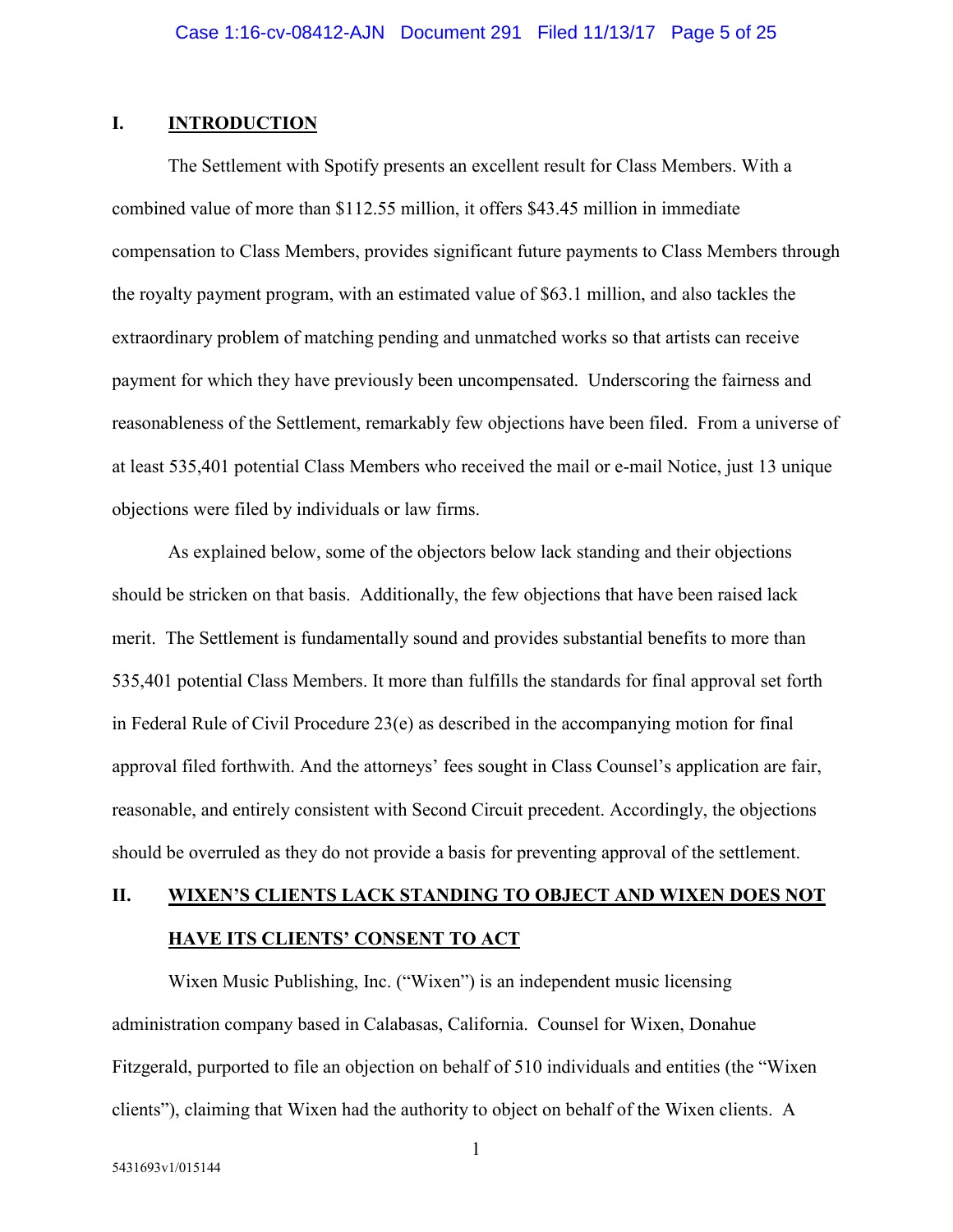## Case 1:16-cv-08412-AJN Document 291 Filed 11/13/17 Page 6 of 25

threshold issue with the Wixen clients' objection is that these objections are not properly before the Court at all because 1) the Wixen clients lack standing to object with respect to musical works after having opted out those works; and 2) Wixen never obtained consent to act on behalf of its hundreds of clients.

Even assuming that Wixen's clients authorized Wixen to submit objections in their names—which as explained below, they did not—Wixen's clients lack standing to object to how their identified works would be treated under the settlement because Wixen filed both objections and requests for exclusion from the Settlement Class for those works in its clients' names. Supp. Cirami Decl. ¶ 19 (Wixen submitted timely requests for exclusion); Dkt. 208 (Wixen objection). A person cannot both opt out of a class and object to a settlement. *See, e.g.*, *Stinson v. City of New York*, 256 F. Supp. 3d 283 (S.D.N.Y. 2017) ("Class members who opt-out of the settlement extinguish their ability to object to it and those objections need not be considered."); *People United for Children, Inc. v. City of New York*, 2007 WL 582720, at \*3 (S.D.N.Y. Feb. 26, 2007) ("Plaintiff Conchita Jones also raised a number of objections at the fairness hearing; however Ms. Jones has opted out of the class and therefore I need not address the substance of her claims here."); *In re Prudential Sec., Inc.*, 1995 WL 798907, at \*13 (S.D.N.Y. Nov. 20, 1995) ("Any secondary market purchaser who wanted to exclude him or herself could have done so and the Hutman objectors have each filed exclusion requests and lack standing to object here."); *In re Warner Commc'ns Sec. Litig.*, 618 F. Supp. 735, 753 (S.D.N.Y. 1985) (noting that two objectors had opted out of the class and concluding that "[t]herefore, they no longer have standing to challenge the settlement and their objection is dismissed"). $\frac{1}{1}$  $\frac{1}{1}$  $\frac{1}{1}$ 

<span id="page-5-0"></span><sup>1</sup> There is a dispute pending as to whether Wixen's requests for exclusion are valid. *See* Dkt. 257. For example, Wixen has failed to show that it had any authority to submit requests for exclusion in its clients' names and, moreover, many of the exclusions omit copyright registration numbers, which is required to opt out under the Preliminary Approval Order. Dkt. No. 177, at ¶ 16.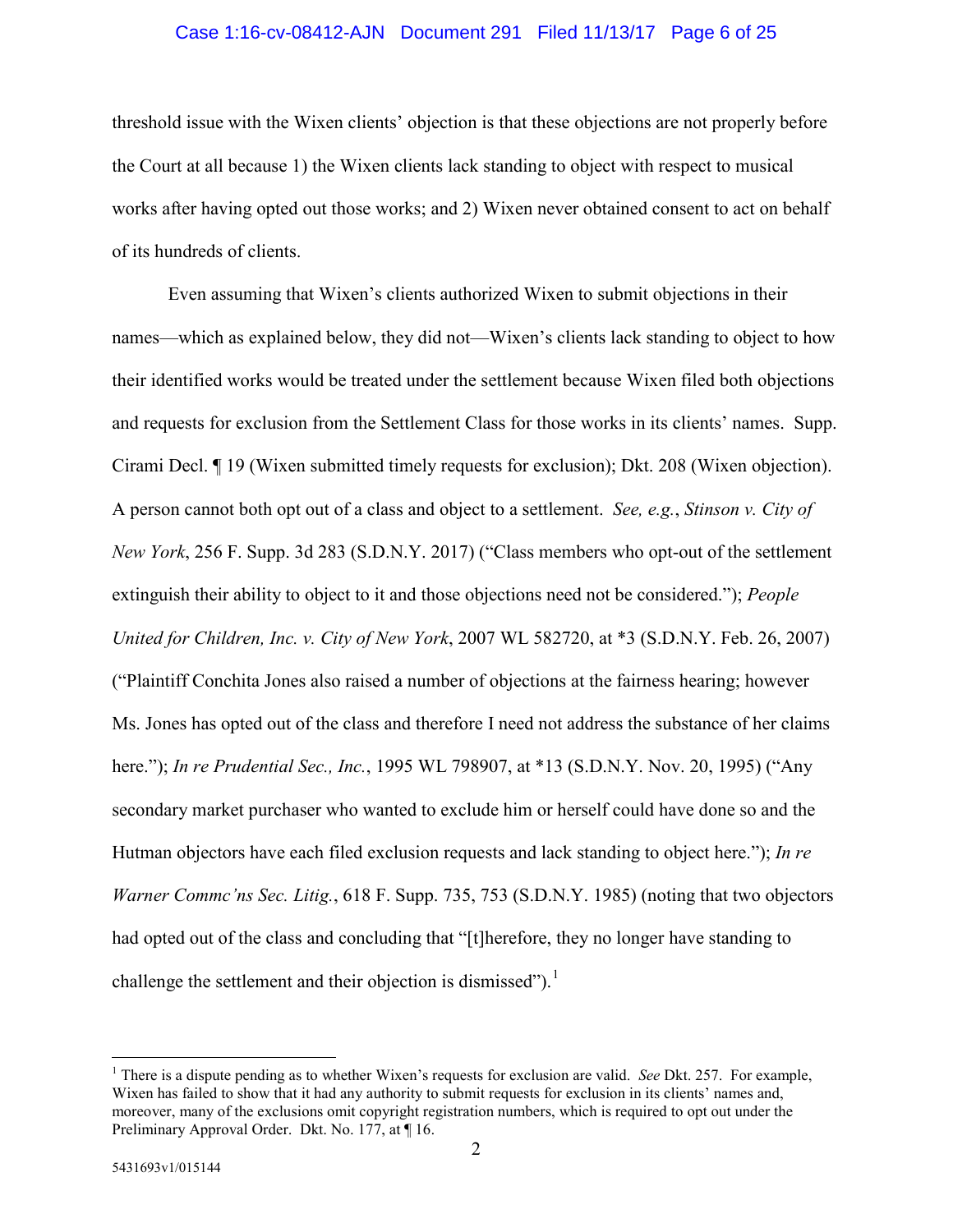## Case 1:16-cv-08412-AJN Document 291 Filed 11/13/17 Page 7 of 25

Wixen's objections are also procedurally improper because Wixen lacks the authority to object on behalf of the more than 500 individuals and entities it purports to represent. Wixen filed an objection listing the names of all of its clients as claimed objectors. Dkt. 208. Wixen's sole authority for its purported ability to object on behalf of its clients is from Wixen's Administration Agreement, where the rights granted to Wixen include: the right to sign agreements, collect previously unpaid royalties, receive monies, issue licenses, pay royalties, register copyrights, interact on behalf of clients with collection, performing and/or mechanical rights societies throughout the territory of the world. Declaration of Randall D. Wixen, Dkt. 208-1, ¶ 8. Even assuming that those Administration Agreements exist—Wixen has refused to produce them—the Administration Agreement provides no basis for Wixen's purported authority to file objections—or otherwise pursue legal actions—in its clients' names. Wixen has no other alleged basis for claiming it had the right to seek to object on its clients' behalf.

Similarly, the Donahue Fitzgerald firm had no legal authority to bind the Wixen clients by filing objections on their behalf to a Settlement from which some or all might benefit. It appears there is no engagement letter between Donahue Fitzgerald and the Wixen clients. Wixen did not produce engagement letters in response to subpoenas served by Class Counsel and Spotify those letters. Wixen took the position that any engagement letters are privileged, which is contrary to law, and produced a privilege log that failed to affirm the existence of such agreements. *See* Pachman Decl., Ex. 1. *See, e.g., Diversified Grp., Inc. v. Daugerdas*, 304 F. Supp. 2d 507, 514 (S.D.N.Y. 2003) ("Under federal common law, attorney fee arrangements, including the general purpose of the work performed, are not generally protected from disclosure by the attorney-client privilege."); *Auscape Int'l v. Nat'l Geographic Soc'y*, 2002 U.S. Dist. LEXIS 26318, at \*3-4 (S.D.N.Y. Oct. 8, 2002) ("[L]etters to prospective clients to encourage their involvement in a class action and a proposed form of retainer agreement, regardless of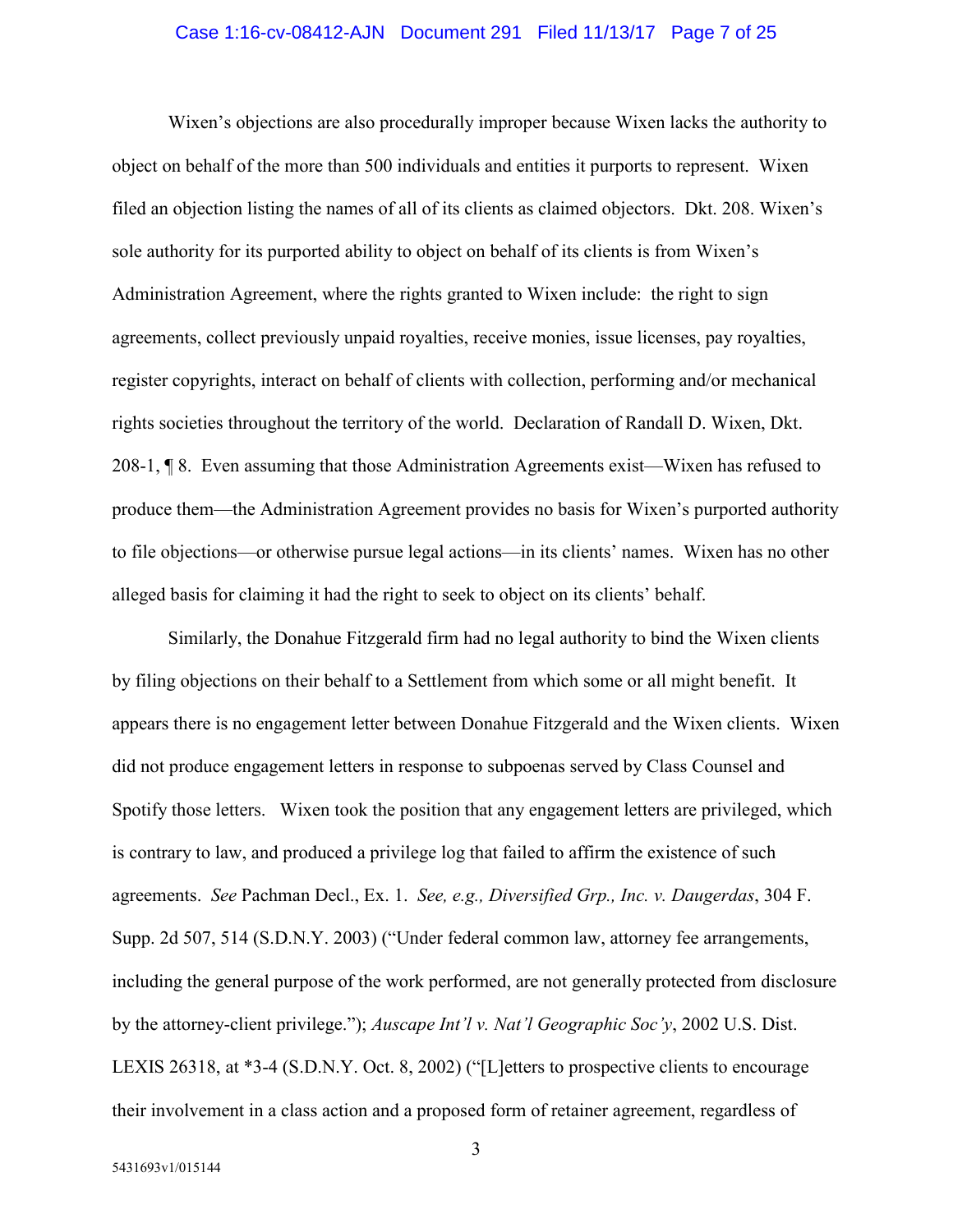### Case 1:16-cv-08412-AJN Document 291 Filed 11/13/17 Page 8 of 25

whether the sending of them was in furtherance of the interests of existing clients, are not communications between attorney and client and are not confidential.").

Furthermore, Wixen's objections on behalf of its clients result from improper conduct because Wixen counsel encouraged them to opt out, and in the absence of receiving affirmative express consent to do so, nonetheless proceeded file objections in their names. Wixen sent a letter to its clients in August 2017 indicating that it would opt out on its clients' behalf. *See* Dkt. 249-3 ("As a matter of practicality, if we do not hear from you by August 15, 2017, we will proceed on your behalf in our best business judgment."). But even assuming *arguendo* that Wixen or its attorneys had the authority to opt out on Wixen's clients' behalf – which they did not – Wixen and its attorneys certainly did not have the ability to object on their behalf without obtaining Wixen clients' express consent. *See Stinson v. City of New York*, 256 F. Supp. 3d 283 (S.D.N.Y. 2017) (holding that attorneys did not have standing to object on behalf of their clients because only class members themselves can object). As to objections specifically, the letter (Dkt. 249-3) did not even address Wixen's intent to file objections on Wixen clients' behalf. Indeed, Mr. Wixen confirmed in his deposition that Wixen sent a copy of the objection to Wixen clients *after* it had already been filed. Pachman Decl., Ex. 2 (Wixen Tr.) at 217:10-218:17.

Thus, while the merits of Wixen's objections are addressed below, the objections are procedurally improper and should be stricken.

## <span id="page-7-0"></span>**III. THE OBJECTIONS TO THE SETTLEMENT SHOULD BE OVERRULED**

Because objections to the Settlements largely overlap and often are repetitive, they are addressed by general topic below. None of the objections provide any basis to question the fairness, reasonableness, or adequacy of the Settlement.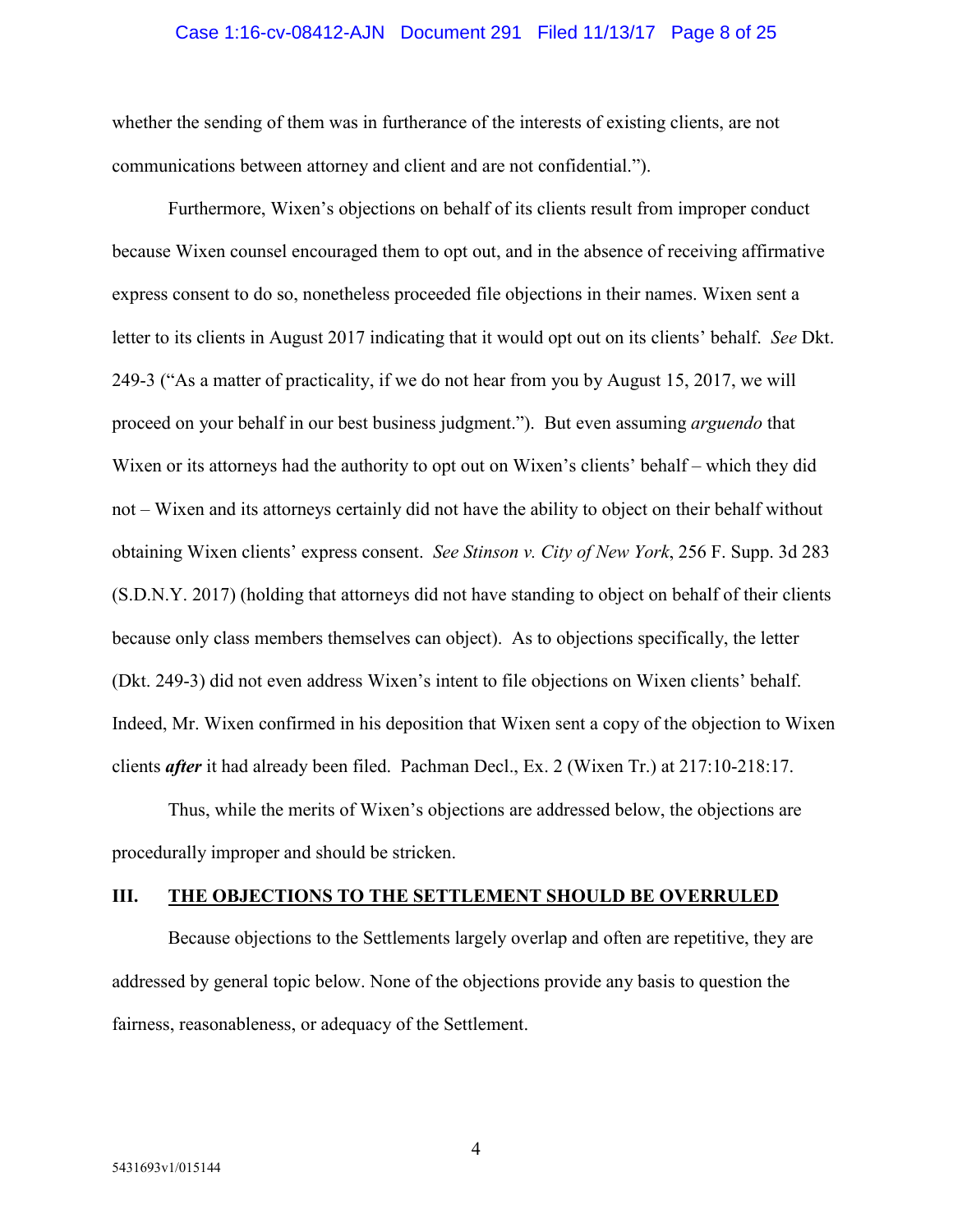# <span id="page-8-0"></span>**A. The Settlement Amounts Are Fair and Reasonable and Represent Substantial Recoveries for the Class**

Four of the objections voice dissatisfaction with the amount of the applicable Settlement, in the form of generalized complaints that Spotify is not paying enough. Dkts. 183, 184, 208, 211. Objections that concern the *amount* of a settlement are routinely rejected in this Circuit. *See e.g.*, *In re Nissan Radiator/Transmission Cooler Litig.*, 2013 WL 4080946, at \*14 (S.D.N.Y. May 30, 2013) (overruling an objection that a "settlement should have provided more compensation for plaintiffs"); *Johnson v. Brennan,* 2011 WL 357376, at \*11-12 (S.D.N.Y. Sept. 16, 2011) (same, collecting cases). "[M]embers who are not satisfied with the level of compensation provided may opt-out of the class and pursue their own claims." *Nissan*, 2013 WL 4080946, at \*14.

Respectfully, these objections misunderstand the lens through which class settlements must be evaluated. Settlements, by their nature, rarely confer optimal relief; they are assessed, instead, for fairness, adequacy, and reasonableness, *not* – as some objectors seem to presume – whether the settlement reflects a result equivalent to a victory at trial. "It is well-settled that a cash settlement amounting to only a fraction of the potential recovery will not *per se* render the settlement inadequate or unfair." *In re Bear Stearns Companies, Inc. Sec., Derivative, & ERISA Litig.*, 909 F. Supp. 2d 259, 270 (S.D.N.Y. 2012) (citation omitted). Thus, the complaint that the settlement is "inadequate" because Mr. Ellis previously filed a lawsuit to recover "upwards of \$405,000,000.00" is legally misguided. Dkt. 183. So, too, is the speculative objection that the settlement is "far from sufficient" because Mr. Turney's songs "alone are worth that amount." Dkt.  $184.<sup>2</sup>$  $184.<sup>2</sup>$  $184.<sup>2</sup>$ 

<span id="page-8-1"></span> $2$  It appears from Mr. Turney's objection that his songs in fact are not on Spotify, which is another aspect of the settlement that he thinks is unfair. Dkt. No. 184, at 1. If so, he is not a class member and lacks standing to object to the settlement.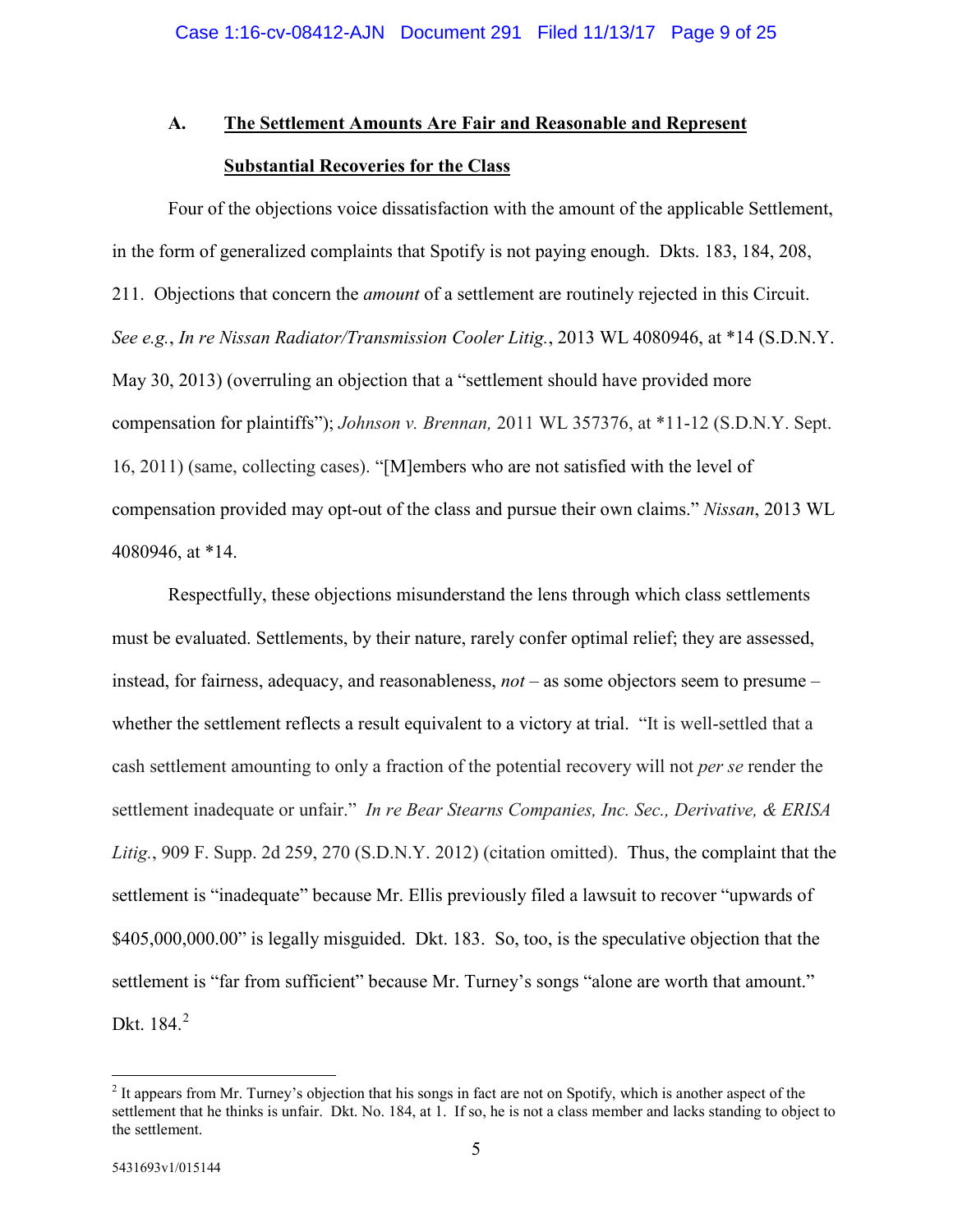None of the objectors challenge the analysis required under the totality of the *Grinnell*  factors in assessing the reasonableness of the settlements. Plaintiffs' analysis of those considerations, therefore, stands essentially unrebutted. Nonetheless, we point out here why the value of the settlements readily satisfies the adequacy and reasonableness threshold. Even before including the payment from Spotify for future monetary and nonmonetary relief, the value of the future royalty payment program and notice and administration costs, the Settlement has a value of \$43.45 million. With the future royalty payment program and notice and administration costs, the settlement is valued at over \$112.55 million. As detailed in Plaintiffs' Final Approval papers, this estimate of the substantial value of the Settlements is conservative, and understates the value class members will receive from the future royalty payment program. Dos Santos Decl., Ex. B, ¶¶ 28, 35; n. 2, 10, 14. For example, the \$63.1 million value of the future royalty payment program does not include benefits to the Class with respect to future compositions, as actions taken by Spotify under the terms of the Settlement will improve on an ongoing basis the matching of tracks with compositions published and registered with the Copyright Office by Class Members. Dos Santos Decl., Ex. B; n. 2.

Moreover, the resolution of another copyright infringement dispute against Spotify confirms that this settlement represents a victory for the Class. Specifically, Spotify previously reached a deal with the NMPA regarding the licensing of songs available on Spotify. The NMPA settlement is a \$[3](#page-9-0)0 million dollar settlement,<sup>3</sup> whereas the total value of the Ferrick settlement is at least \$112.55 million. Objectors who are unhappy with the amount of the initial cash component of the settlements also completely ignore the substantial value conferred by

<span id="page-9-0"></span><sup>&</sup>lt;sup>3</sup> See Ed Christman, Spotify and Publishing Group Reach \$30 Million Settlement Agreement Over Unpaid Royalties (Mar. 17, 2016), at http://www.billboard.com/articles/business/7263747/spotify-nmpa-publishing-30-millionsettlement-unpaid-royalties.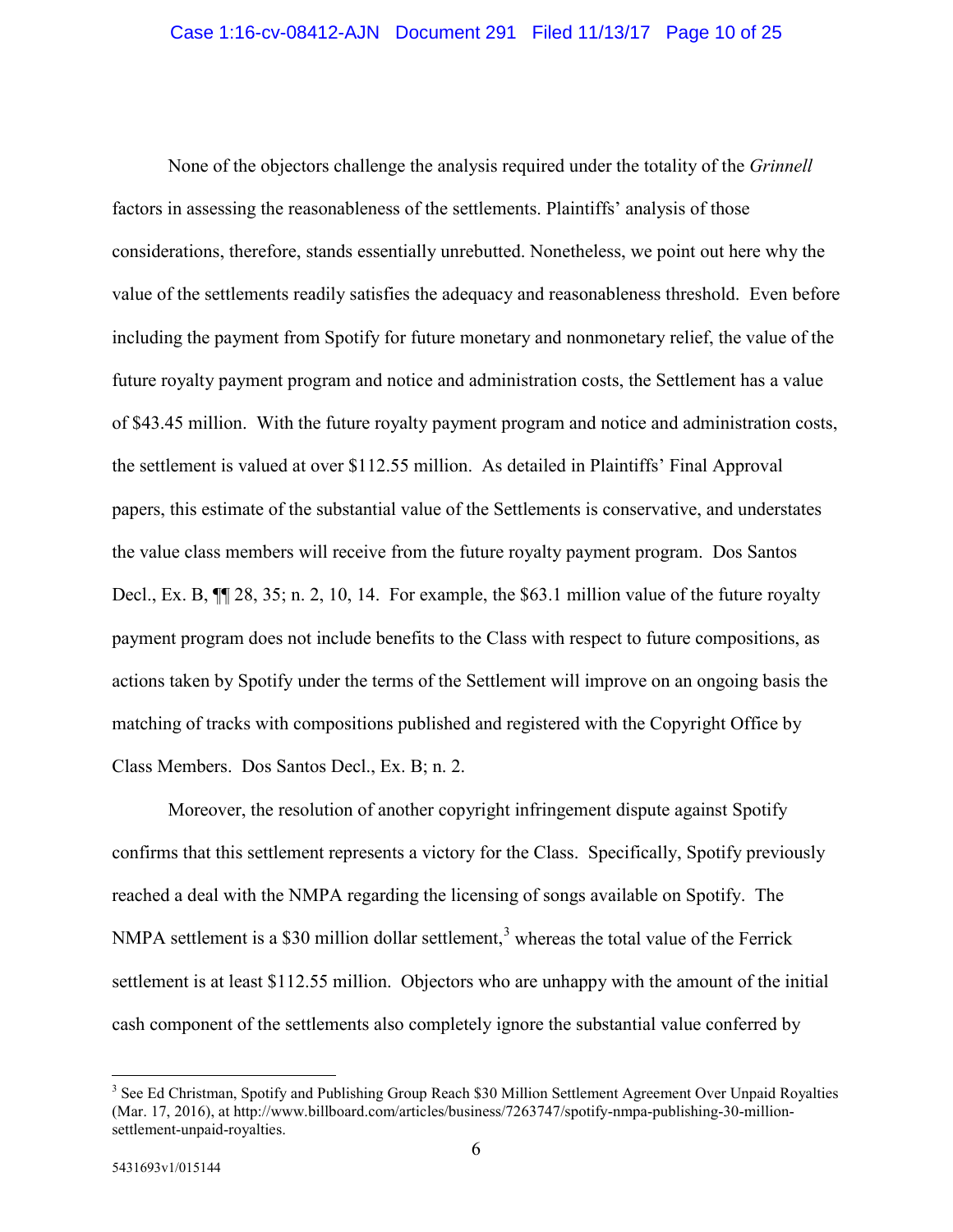#### Case 1:16-cv-08412-AJN Document 291 Filed 11/13/17 Page 11 of 25

other important aspects of the Settlement – the future royalty payment program and notice and administration costs, as well as the various forms of nonmonetary relief conferred by the settlement. To the extent that objectors say that the settlement overall is unfair, their statements are unsupported and for that reason can be disregarded. *See In re Merrill Lynch & Co., Inc. Research Reports Sec. Litig.,* 246 F.R.D. 156, 168 (S.D.N.Y. 2007) (finding that "conclusory statements are not sufficient to weigh against approval of the Settlement as fair and reasonable").

## <span id="page-10-0"></span>**B. The Approved Notice Programs Provided the Best Practicable Notice to Class Members and Satisfied Rule 23 and Due Process**

The Court-approved Notice Program satisfies constitutional due process requirements and adequately provided class members with notice of the Settlements. Any objector's arguments to the contrary are without merit, and repeatedly have been rejected by a number of courts.

## 1. Notice Provided Was Sufficiently Clear and Not Misleading

<span id="page-10-1"></span>Three objectors, Terrence Davis, Laureen Hellouin, and Phynjuar Saunders-Thomas, have raised issues concerning the clarity of the Notice. Dkts. 186, 218, 234. The Notice provided to Class Members was clear, reasonable, and in no way misleading. Rule 23 only requires that class members be "given information reasonably necessary to make a decision whether to remain a class member and be bound by the final judgment or opt out of the action." *Wal-Mart Stores, Inc. v. Visa U.S.A., Inc*., 396 F.3d 96, 115 (2d Cir. 2005). One objector erroneously claims that the Notice was ambiguous. But, as courts have made clear, "notice need not include 'every material fact' or be 'overly detailed.'" *Id.* The Notice in this case sufficiently informed class members of the terms of the Settlements in a manner that allows them to make an informed decision regarding whether the Settlements serve their interests or they should opt-out or object.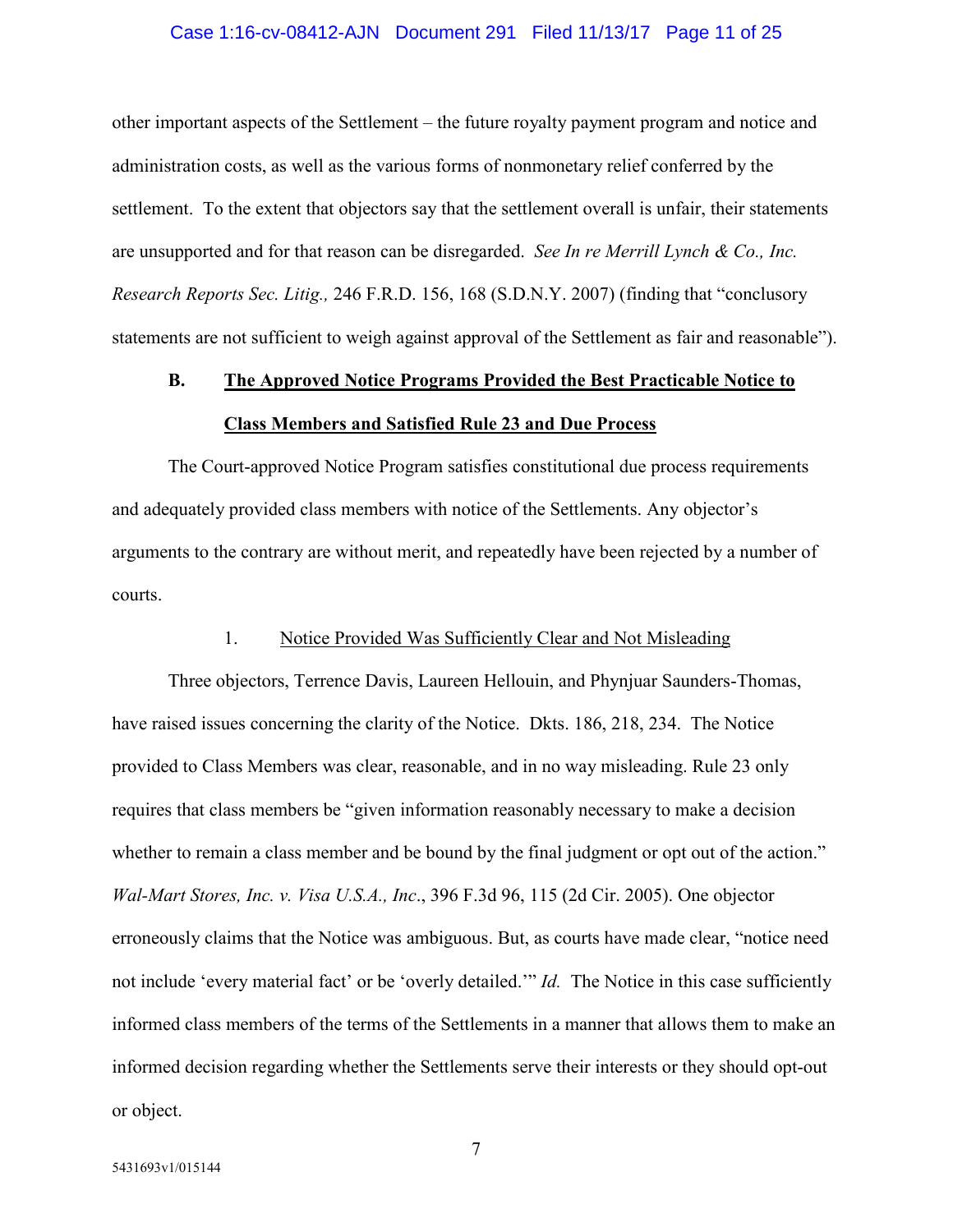## Case 1:16-cv-08412-AJN Document 291 Filed 11/13/17 Page 12 of 25

Indeed, none of the information objectors claim was omitted from the Notice was even

possible for the Notice to disclose. Objector Hellouin and Saunders-Thomas, for example, argue

there was insufficient information regarding numbers and formulas that would enable a class

member to determine the damages they would be awarded if they participated in the Settlement.

Dkts. 218, 234. But the Settlement clearly describes a Plan of Allocation:

Each Authorized Claimant shall receive a Settlement Payment in accordance with the Allocation Plan described herein, which may be modified by Class Counsel depending on the Valid Claim Forms received and the number of opt outs, if any, subject to Court approval. Each Authorized Claimant shall receive a minimum pro rata payment from a fixed portion of the Net Settlement Fund, regardless of the number of times their claimed Works have been streamed or downloaded. Additionally, Authorized Claimants whose Claimed Works have been streamed more than 100 times (or such other threshold as may be appropriate after consideration of the Valid Claim Forms submitted) shall receive a payment from the Settlement Fund which shall be a percentage of the remaining Net Settlement Fund determined by dividing (i) the total number of streams (through the Preliminary Approval Date) for the Claimed Musical Works of the Authorized Claimant by (ii) the total number of streams for all Claimed Musical Works (through the Preliminary Approval Date) identified by all Authorized Claimants. In the event that an Authorized Claimant is only a partial owner of the copyright for a particular Claimed Musical Work, the number of streams for that Musical Work shall be discounted in accordance with that Authorized Claimant's ownership share.

Settlement Agreement (Dkt. 176-3 at ¶ 3.5(a)). The objectors do not provide any detail as to what is wrong with the Plan of Allocation other than the inability of a Class Member to calculate potential payment; but given that Class Members' potential payment is tied to the number of participants in the Settlement, there is no way Class Counsel could have provided additional information in the Notice.

## **C. Class Counsel's Fee Request is Reasonable**

<span id="page-11-0"></span>Class Counsel achieved an outstanding result in the face of significant risks. Counsel advanced substantial costs, invested time and labor without the guarantee of any compensation, and bypassed other profitable work to vigorously pursue these claims. Class Counsel's fee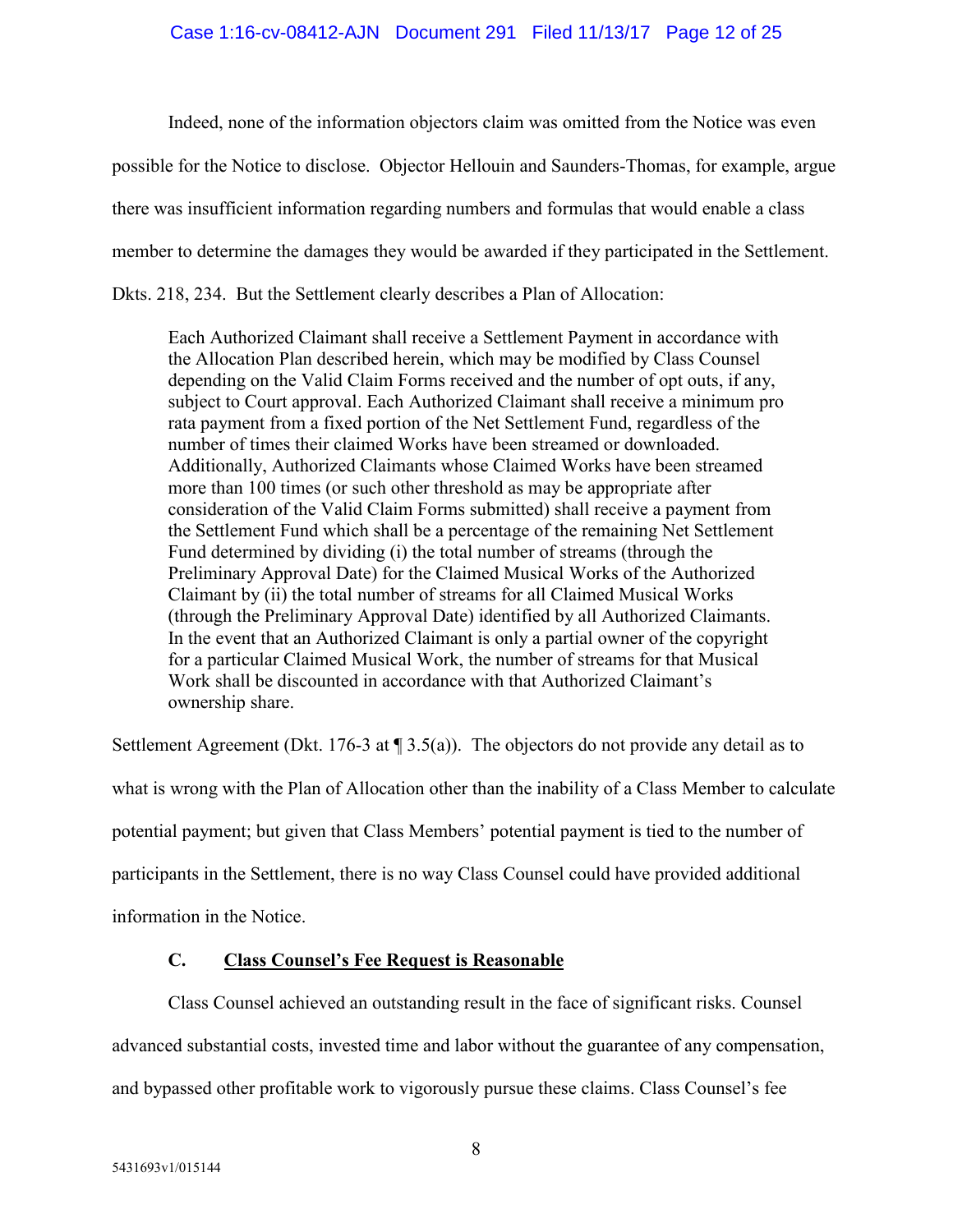## Case 1:16-cv-08412-AJN Document 291 Filed 11/13/17 Page 13 of 25

request is commensurate with the risk taken and result achieved, and is entirely consistent with prevailing law in the Second Circuit and this District. Nonetheless, several objectors voice dissatisfaction with Class Counsel seeking fees. Notably, in each case these objectors incorrectly assumed that Class Counsel were seeking 33% of the Net Settlement *plus* \$5 million on top of that recovery (a \$19.48 million fee). But Class Counsel's request is much lower – Class Counsel seeks only 14% of the Gross Settlement Fund, or using a less-accepted and more conservative methodology, 25% of the cash fund, plus up to \$5 million in attorneys' fees Spotify agreed to pay in conjunction with the prospective relief provided by the Settlement (a \$15.86 million fee).<sup>[4](#page-12-1)</sup> Not a single objector, however, submitted an expert declaration or provided any evidence undermining the conclusions reached by Class Counsel and their nationally recognized experts that the fee request is fair, reasonable, and adequate. *See* Motion for Attorneys' Fees filed forthwith. For the reasons explained below, the objections to Class Counsel's fee request should be overruled.

## 1. Fees Should Be Awarded on the Full Value of the Settlements

<span id="page-12-0"></span>As outlined in Plaintiffs' motion for final approval, the combined value of the settlements, including notice and administration costs and the future royalty payment program, is \$112.55 million. Further, this does not include the value of the additional non-monetary, prospective relief. Several objectors, however, claim that the value of the common fund, for the purpose of awarding attorneys' fees under the percentage-of-fund approach, should be limited to the immediate cash payment. Dkts. 204, 208, 211, 234, 244. The objectors' attempt to excise the value of the future monetary relief, such as the royalty payment program, from the value of the common fund fails because it conflicts with Second Circuit precedent. *See See, e.g.*, *Velez v. Novartis Pharm. Corp.*, No. 04 CIV 09194 CM, 2010 WL 4877852, at \*8, \*18 (S.D.N.Y. Nov.

<span id="page-12-1"></span> $^{4}$  (0.25 \* \$43,450,000.00) = \$10,862,500.00 + \$5,000,000.00 = \$15,862,500.00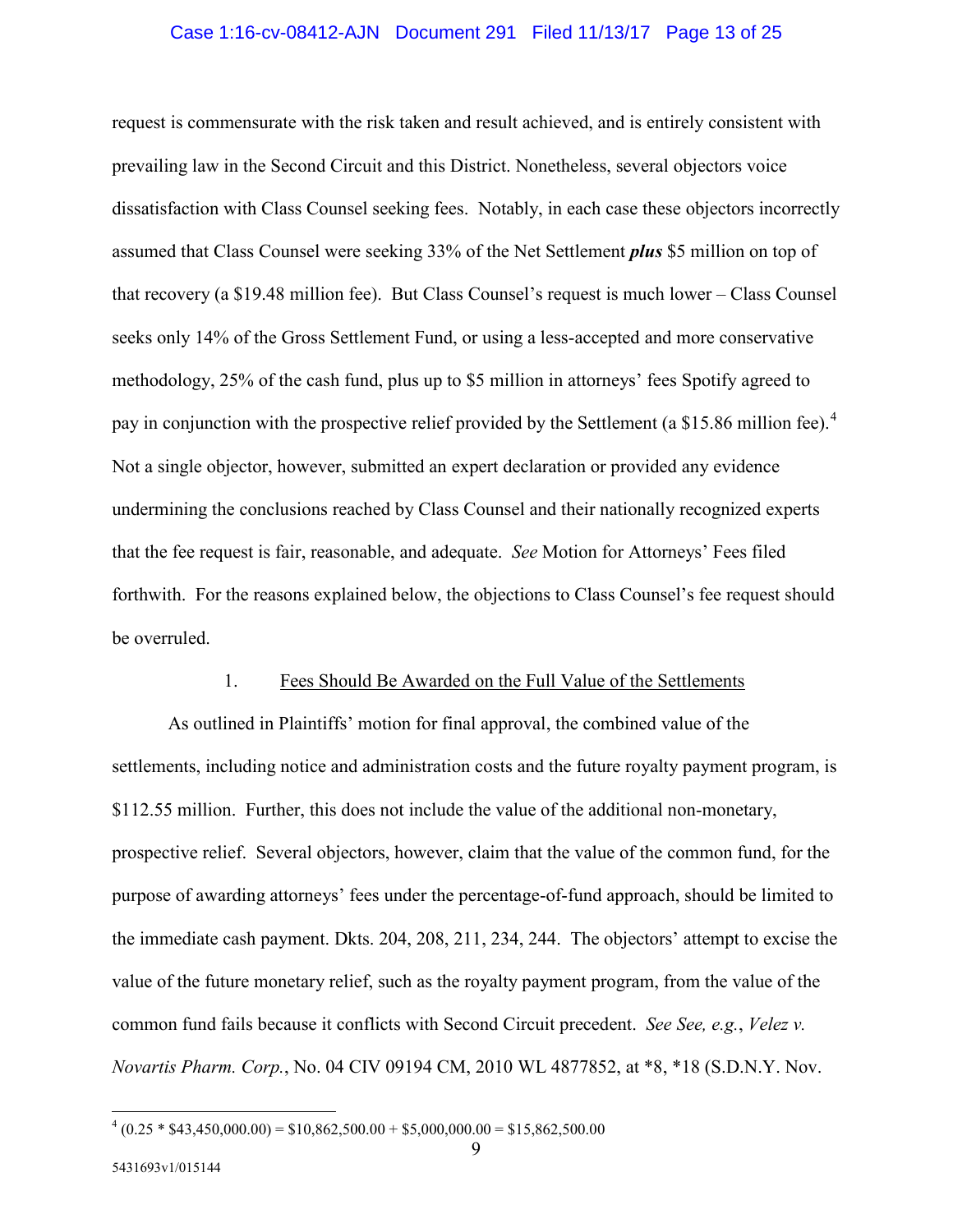#### Case 1:16-cv-08412-AJN Document 291 Filed 11/13/17 Page 14 of 25

30, 2010) (calculating value of settlement broadly including monetary and non-monetary relief). Furthermore, each of these objectors also incorrectly assumed that Class Counsel were seeking 33% of the Net Settlement Fund (\$43.45 million) *plus* \$5 million on top of that recovery, which would result in a \$19.48 million fee. But counsel are seeking 14% of the Gross Settlement Fund, or 25% of the cash fund, plus up to \$5 million in attorneys' fees Spotify agreed to pay in conjunction with the prospective relief provided by the Settlement (a \$15.86 million fee). None of the objectors have explained why the fees are excessive. *See In re Bear Stearns Companies, Inc. Sec., Derivative, & ERISA Litig.,* 909 F. Supp. 2d 259, 264 (S.D.N.Y. 2012) (overruling generic objection that fees were excessive).

# 2. Class Counsel's Fee Request Is Reasonable and Adheres to Prevailing Law in This Circuit and District

<span id="page-13-0"></span>Many objectors who challenge Class Counsel's fee request ignore prevailing law in the Second Circuit and this District. Dkts. 204, 208, 211, 234, 244. Multiple cases in this District fully support requested fees of 30% (greater than Class Counsel's request here) of the applicable Settlement Amounts: *Hyun v. Ippudo USA Holdings*, No. 14-cv-8706, 2016 WL 1222347, at \*3 (S.D.N.Y. Mar. 24, 2016) (applying percentage method and awarding fees in amount of one third of the settlement fund "where the parties were able to settle relatively early and before any depositions occurred," as the method "avoids the lodestar method's potential to 'create a disincentive to early settlement'" (quoting *McDaniel v. Cty. of Schenectady*, 595 F.3d 411, 418 (2d Cir. 2010)); *Villalva-Estrada v. SXB Rest. Corp*., No. 14-cv-10011, 2016 WL 1275663, at \*3 (S.D.N.Y. Mar. 31, 2016) (approving fee representing 37.5% of common fund while noting that fees of 30% to 33.3% "are not uncommon in this Circuit" (quoting *Guzman v. Joesons Auto Parts*, No. 11-cv-4543, 2013 WL 2898154 (E.D.N.Y. June 13, 2013))). Indeed, "[d]istrict courts in the Second Circuit routinely award attorneys' fees that are 24.59 percent or greater," *Fleisher*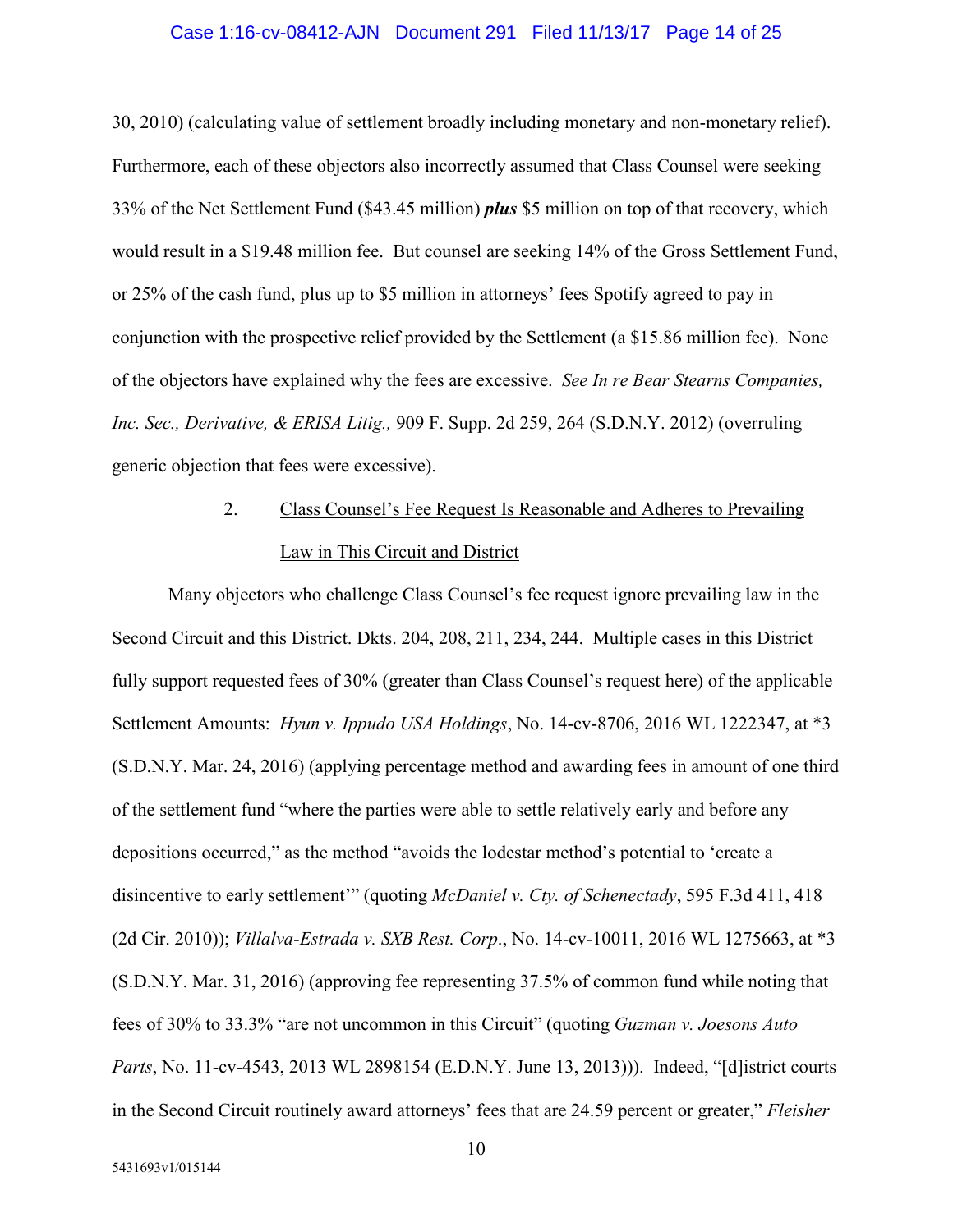*v. Phoenix Life Ins. Co.*, No. 11-CV-8405 (CM, 2015 WL 10847814 (S.D.N.Y. Sept. 9, 2015) (quoting *Velez*, 2010 WL 48778[5](#page-14-0)2, at  $*21$ ),<sup>5</sup> including percentage-based awards that exceed the 14% requested here, *see, e.g.*, *Davenport*, slip op. at 24 (approving fee award of 30.1% of total settlement amount); *Central States S.E. and S.W. Areas Health and Welfare Fund v. Merck-Medco Managed Care, L.L.C.*, 504 F.3d 229 (2d Cir. 2007) (affirming 30% award of a \$42.5 million settlement).<sup>[6](#page-14-1)</sup>

The objectors also neglect to analyze the market rate for a contingent fee in private commercial cases. Class Counsel's requested fee falls well within the market rate for contingent fees in private commercial cases, further demonstrating its reasonableness. Sklaver Decl. in Support of Motion for Final Approval and Attorneys' Fees ¶ 19. "This fact is highly relevant to determining the appropriateness of the award because the Court's ultimate task is to 'approximate the reasonable fee that a competitive market would bear.'" *Fleisher v. Phoenix Life Ins. Co*., No. 11-CV-8405 (CM), 2015 WL 10847814 (S.D.N.Y. Sept. 9, 2015) (quoting *Johnson v. City of New York*, No. 08-cv-3673, 2010 WL 5818290, at \*4 (E.D.N.Y. Dec. 13, 2010)); *see also McDaniel*, 595 F.3d at 422 (noting that the district court's focus should be "on mimicking a market"); *see also In re Lloyd's Am. Trust Fund Litig.*, No. 96-cv-1262, 2002 WL 31663577, at

<span id="page-14-0"></span><sup>5</sup> *See also In re Beacon Assocs. Litig.*, No. 09 CIV 3907 CM, 2013 WL 2450960 (S.D.N.Y. May 9, 2013) ("In this Circuit, courts routinely award attorneys' fees that run to 30% and even a little more of the amount of the common fund."); *Morris v. Affinity Health Plan, Inc.*, 859 F. Supp. 2d 611 (S.D.N.Y. 2012) (a fee of one-third of the recovery "is reasonable and consistent with the norms of class litigation in this circuit." (quoting *Gilliam v. Addicts Rehabilitation Center Fund*, 2008 WL 782596, at \*5 (S.D.N.Y. Mar. 24, 2008)); *Moloney v. Shelly's Prime Steak, Stone Crab & Oyster Bar*, No. 06-cv-4270, 2009 WL 5851465, at \*5 (S.D.N.Y. Mar. 31, 2009) (collecting cases awarding over 30% and noting that "Class Counsel's request for 33% of the Settlement Fund is typical in class action settlements in the Second Circuit."); *In re Payment Card Interchange Fee Lit*., 991 F. Supp. 2d 437, 446 (E.D.N.Y. 2014) (surveying cases and concluding "it is very common to see 33% contingency fees in cases with funds of less than \$10 million, and 30% contingency fees in cases with funds between \$10 million and \$50 million").

<span id="page-14-1"></span><sup>6</sup> Objector Silverman cites *In re Philip Servs. Corp. Sec. Litig.*, No. 98 CIV. 835 (AKH), 2007 WL 959299, at \*2 (S.D.N.Y. Mar. 28, 2007) to argue that as settlement awards go up, the percentage of the settlement fund attributable to attorneys' fees goes down, specifically to 11 to 19 percent. While there are a number of cases suggesting otherwise, *see* p. 9-10, *supra*, here, Class Counsel only seeks a fee of 14% of the gross settlement fund. Silverman's objection was based on the mistaken premise that Class Counsel was seeking a \$19.48 million recovery.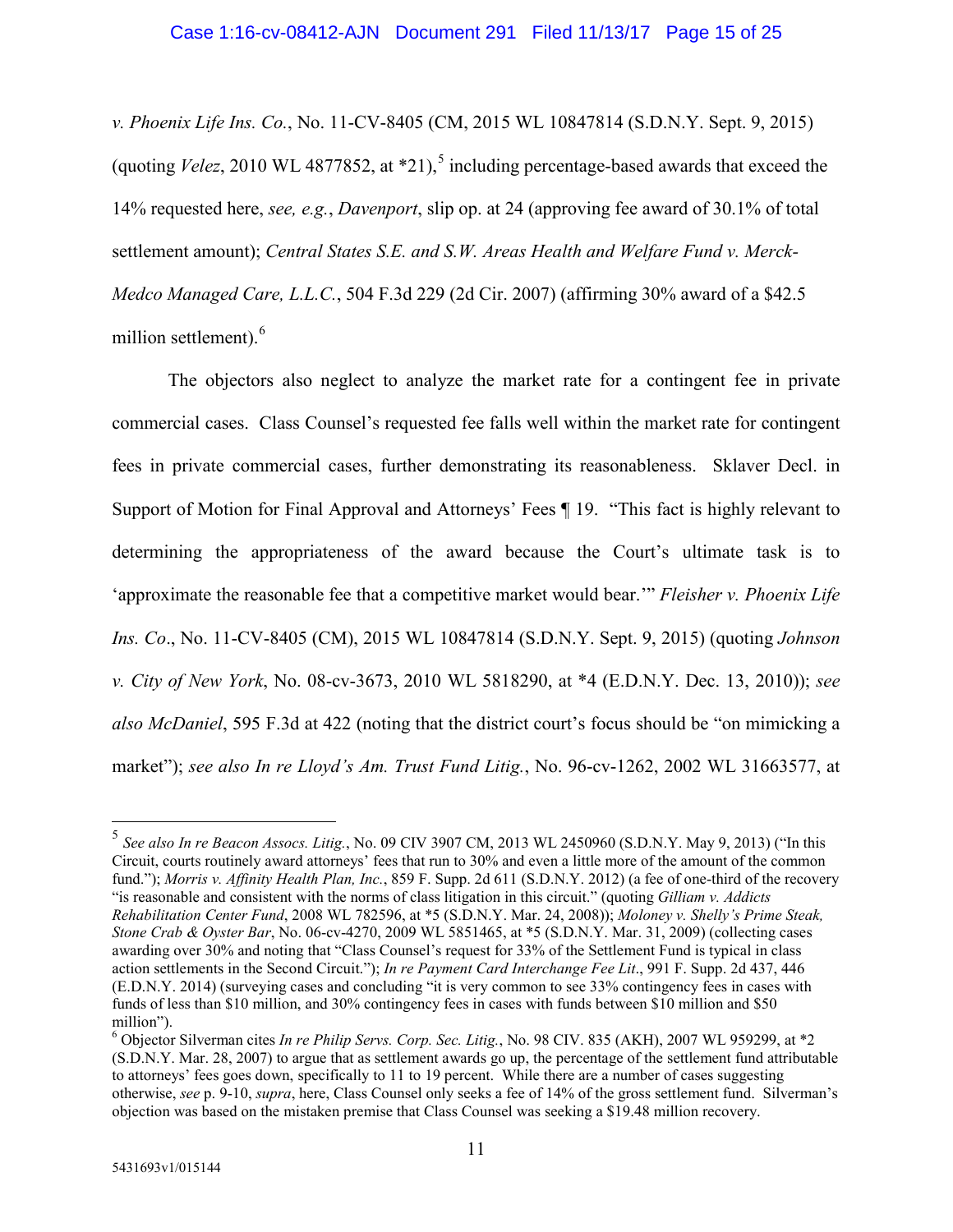\*26 (S.D.N.Y. Nov. 26, 2002) ("[T]he percentage approach most closely approximates the manner in which private litigants compensate their attorneys in the *marketplace contingency fee model*.").

Collectively, these factors support Class Counsel's fee request here.

## **D. The Remaining Miscellaneous Objections Have No Merit**

<span id="page-15-0"></span>The remaining objections to the reasonableness of the Settlement are more difficult to categorize, but are largely conclusory, vague, not supported by specific factual or legal support, and should thus be overruled.

Wixen filed an objection in the name of its clients arguing that the Settlement is not procedurally fair on the grounds that the Settlement is 1) a "collusive effort" between Spotify and Class Counsel; 2) requires class members to submit copyright registration numbers in conjunction with opt out requests or objections; and 3) bars class members from employing agents and delegates to file requests for exclusion on their behalf. As noted above, the Court can summarily reject the Wixen client objections as unauthorized for lack of standing.

Even taken on their own terms, however, Wixen's scattershot objections are meritless. First, as described above in the preliminary approval papers, the settlement discussions were extensive and involved two in-person mediation sessions with the experienced Hon. Layn Phillips (retired), numerous teleconferences spanning ten months, multiple rounds of mediation briefing, and the analysis of extensive data provided by Spotify. In his deposition, Randall D. Wixen ("Mr. Wixen"), President and CEO of the Wixen entity, admitted that he had no knowledge of the parties' engagement of a mediator, the number of mediation sessions the parties attended, documents exchanged between the parties, and the extent of the negotiations. Pachman Decl., Ex. 2 (Wixen Depo. Tr.) at 199:5-15. The parties' extensive arms-length mediation process including through the engagement of Judge Phillips, a highly respected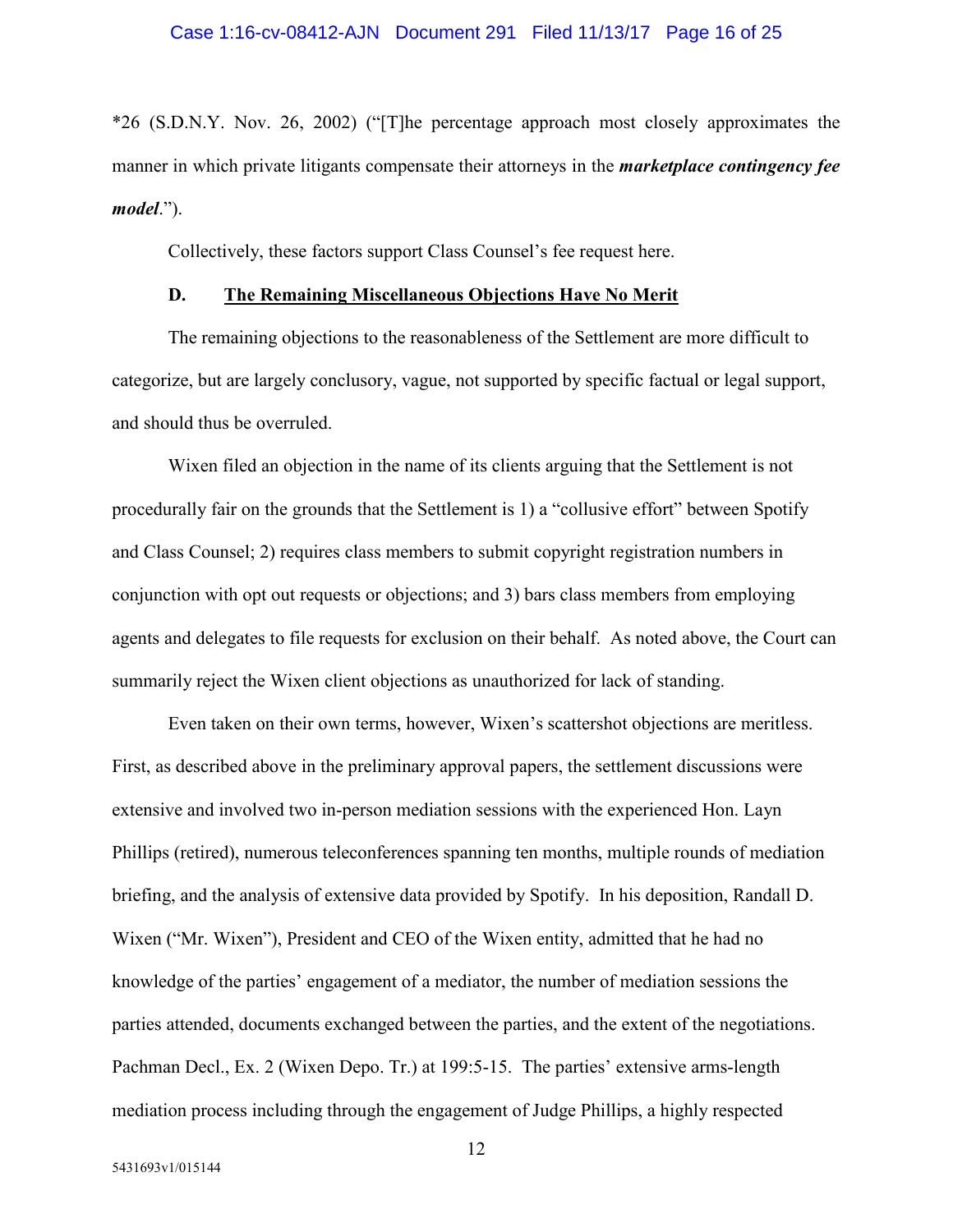## Case 1:16-cv-08412-AJN Document 291 Filed 11/13/17 Page 17 of 25

mediator, controverts Wixen's baseless claims regarding collusion. *See* Dkt. 169 (Phillips Decl.) ¶ 9 ("I also am familiar with the process by which the parties negotiated the settlement, and, I believe that the settlement was reached by the parties acting at arm's-length, carefully and in good faith."). Wixen ignored Judge Phillips' declaration submitted with Plaintiffs' Motion for Preliminary Approval and instead asserted, without any factual basis, that the parties' settlement discussions were "collusive."

Second, Wixen's contention that it is procedurally unfair to require class members to submit copyright registration numbers in conjunction with their objections or requests for exclusion is similarly without merit. Copyright registration numbers are routinely required to establish standing in litigation.<sup>[7](#page-16-0)</sup> To state a claim for copyright infringement, courts in this Circuit have held that a complaint must allege which specific original works are the subject of the claim, that plaintiff owns the copyright, that the works have been registered in compliance with the copyright statute and by what acts and during what time defendant has infringed the copyright. *See Calloway v. The Marvel Entertainment Group,* No. 82-cv-8697, 1983 WL 1141 (S.D.N.Y. June 30, 1983) (dismissing complaint which failed to state copyright registration numbers and alleged dates of infringement); *see also*, *e.g.*, *Reed Elsevier, Inc. v. Muchnick*, 559 U.S. 154, 158 (2010) ("[Section 411] establishes a condition—copyright registration—that plaintiffs ordinarily must satisfy before filing an infringement claim and invoking the Act's remedial provisions."). It follows that the requirements for filing requests for exclusion and objections would require a similar showing.

<span id="page-16-0"></span> $<sup>7</sup>$  Mr. Wixen agreed that copyright registration numbers are required for other official records, like probate</sup> proceedings and loan documentation. *Id.* at 232:18-233:19. Mr. Wixen gave the example of the settlement of a prior dispute between the NMPA and the major record companies involving unpaid late fees, and suggested that his clients were not required to provide copyright registration numbers purportedly showing the common usage of copyright registration numbers in connection with that settlement, *id.* at 224:18-225:12, but the example he gave was not a class action and did not involve any allocation of settlement proceeds based on individual songs. *See*  nmpalatefeesettlement.com/faq.php (describing a settlement between parties that was not a class action settlement and was not pending in any court and describing allocation of proceeds based on participating publishers' overall market share).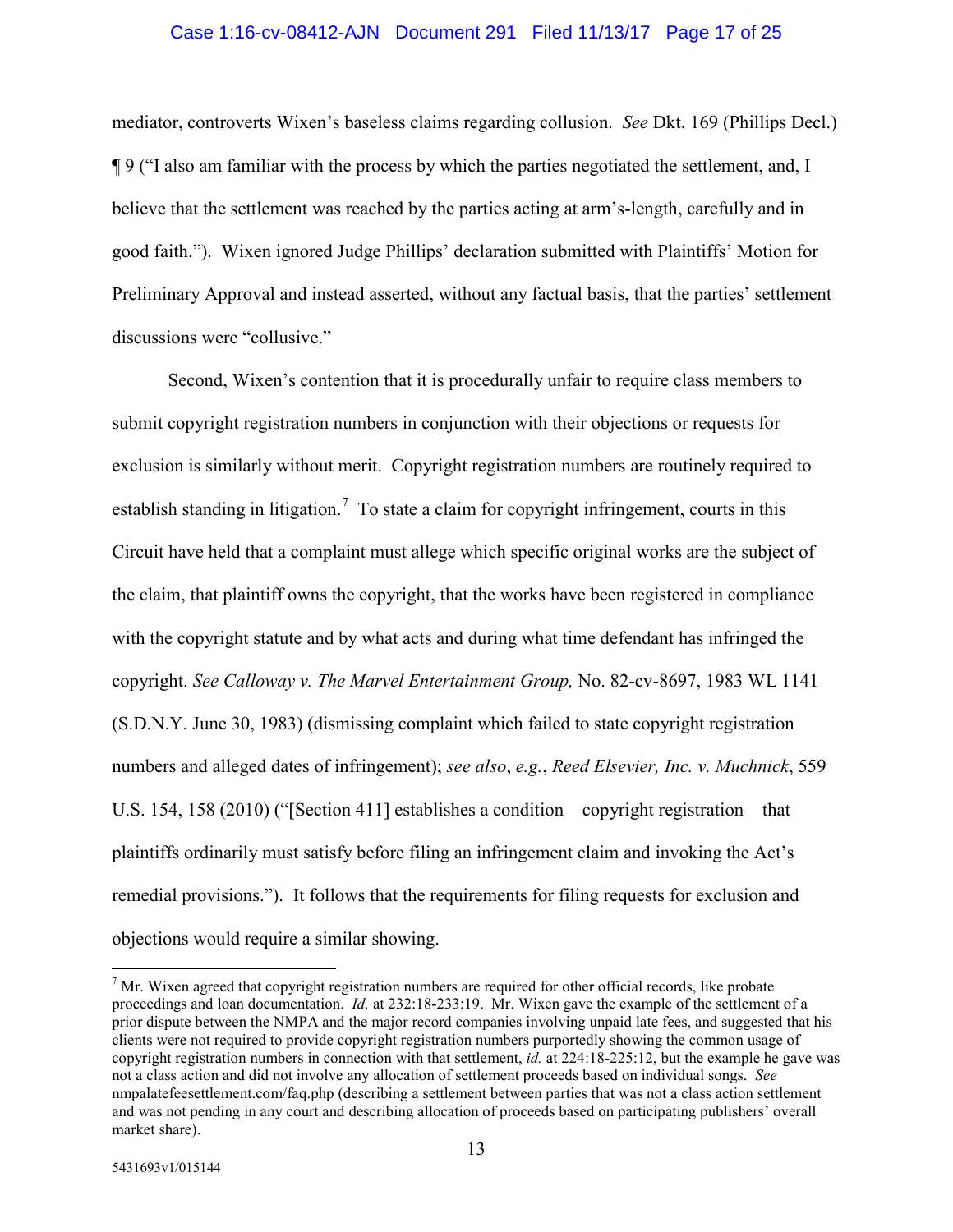## Case 1:16-cv-08412-AJN Document 291 Filed 11/13/17 Page 18 of 25

Moreover, the settlement agreement requires that class members submit copyright registration numbers for good reason—so that the musical work that is being excluded can be identified. Compositions cannot be identified solely by the name of an owner and title of a song. Copyright ownership frequently changes hands and held in common with multiple parties. And many songs have the same or similar titles, making it difficult or impossible to identify the composition in question.

Additionally, Wixen contends that it is overly burdensome to require class members to submit copyright registration numbers for copyrights registered pre-1978. But class members already have a duty to submit those numbers when enforcing their copyrights in any type of litigation.

Moreover, Wixen overlooks the fact that the Settlement actually seeks to remedy this problem; Spotify has agreed to invest time and resources to initiate and support an industry-wide effort (to include representatives of composers, publishers, streaming services, labels, and others) with the goal of obtaining and digitizing all U.S. Copyright Office registration records for musical works registered before January 1, 1978, and making that information more accessible to the Class. Dkt. 176-3 at ¶ 7.2. To the extent these systems are not already available, Mr. Wixen acknowledged in his deposition that individuals and entities could reference archive.org to compile this information. Pachman Decl., Ex. 2 (Wixen Depo. Tr.) at 194:19-195:12.

Third, Wixen's objection that the settlement is improper because it prohibits class members from engaging agents or delegates to file requests for exclusion on their behalf is misguided. Just as agents or delegates cannot file copyright litigation on behalf of their clients, agents or delegates cannot file requests for exclusion on their behalf. The legal holder of the copyright must do so. *See Hutson v. Notorious B.I.G., LLC*, 2015 WL 9450623, at \*3 (S.D.N.Y. Dec. 22, 2015) (plaintiff must be "the legal or beneficial owner of an exclusive right under a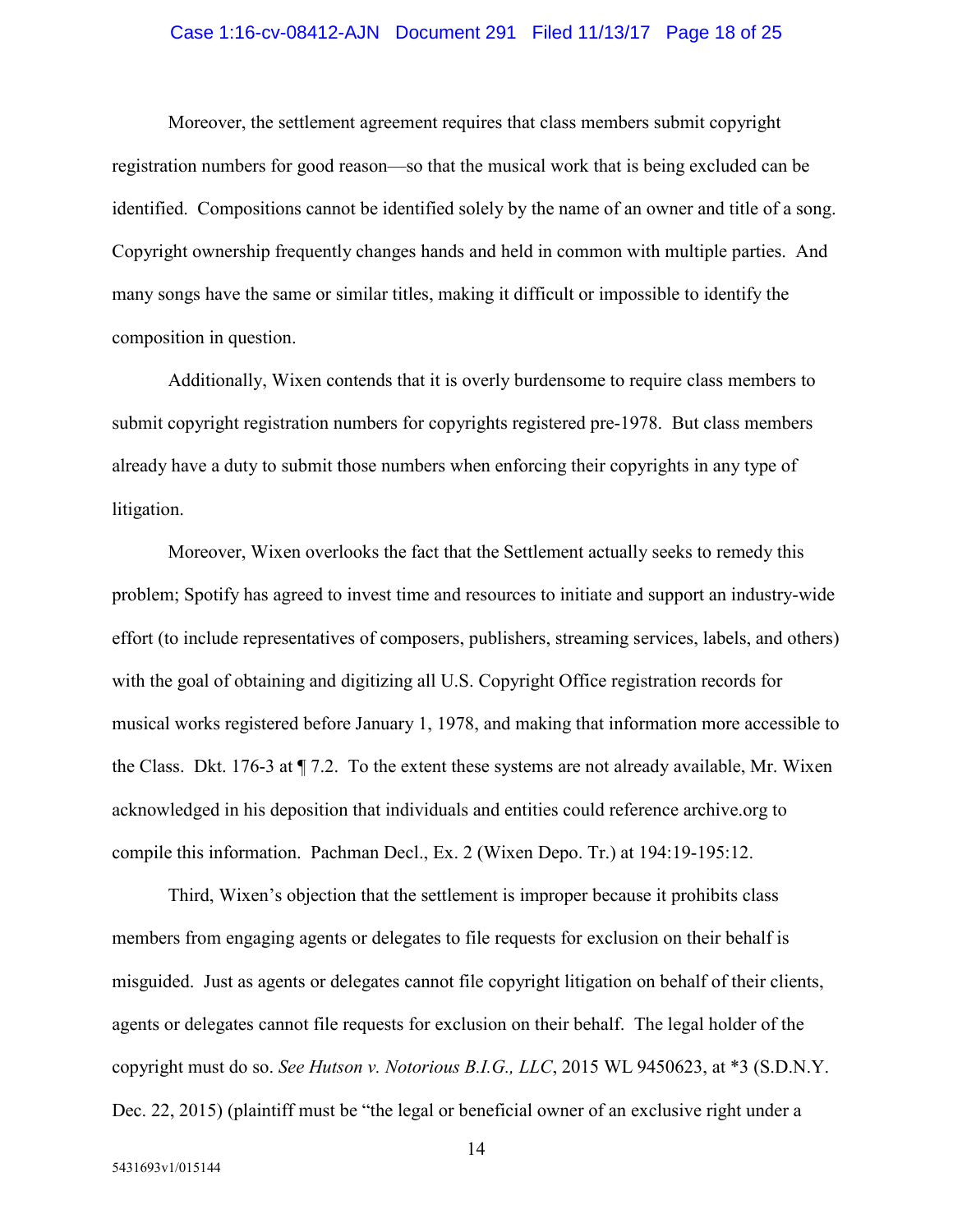## Case 1:16-cv-08412-AJN Document 291 Filed 11/13/17 Page 19 of 25

valid copyright at the time of the alleged infringement" to have standing to sue). Moreover, there was nothing in the Settlement Agreement that prevented agents or delegates from *assisting* with filing requests for exclusion.

Wixen also objected to the Settlement on the grounds the Settlement fund amount is too small and attorneys' fees are too large. These arguments are addressed in detail at pp. 4-6, 8-11, *supra.* As to the amount of the Settlement fund, Wixen's objections are unfounded. Not only is the \$43.45 million in cash payment from Spotify an incredible result, but the total monetary value of the settlement is \$112.55 million. Wixen did not take into account the total value of the settlement, which is contrary to the law of this Circuit. *See, e.g.*, *Velez v. Novartis Pharm. Corp.*, No. 04 CIV 09194 CM, 2010 WL 4877852, at \*8, \*18 (S.D.N.Y. Nov. 30, 2010) (both monetary and non-monetary relief considered in calculating value of settlement). But even the up-front monetary payment of \$43.45 million is a substantial result. Wixen actually acknowledged this in a letter to its clients when it wrote: "Considering that 96% of NMPA members opted in to the NMPA settlement and are presumably barred from participating in the *Ferrick* settlement, the financial terms of the *Ferrick* settlement are likely to be several times better than the NMPA settlement." Dkt. 249-3. Additionally, as addressed in more detail in the Motion for Attorneys' Fees, Wixen's objection was based on the assumption that Class Counsel was seeking 33% of the Net Settlement Fund plus \$5 million. Class Counsel is only requesting 14% of the total settlement amount for a total fee of \$15.86 million (or 25% of the cash fund, plus up to \$5 million in attorneys' fees Spotify agreed to pay in conjunction with the prospective relief provided by the Settlement). This is line with what other courts have awarded in similar cases. *In re Facebook, Inc. IPO Sec. & Derivative Litig.,* MDL No. 12-2389, 2015 WL 6971424, at \*10 (S.D.N.Y. Nov. 9, 2015), *aff'd sub nom. In re Facebook, Inc.,* 674 Fed.Appx. 37 (2d Cir. 2016) (summary order) (awarding a fee of 33% of a \$26.5 million settlement fund). As discussed in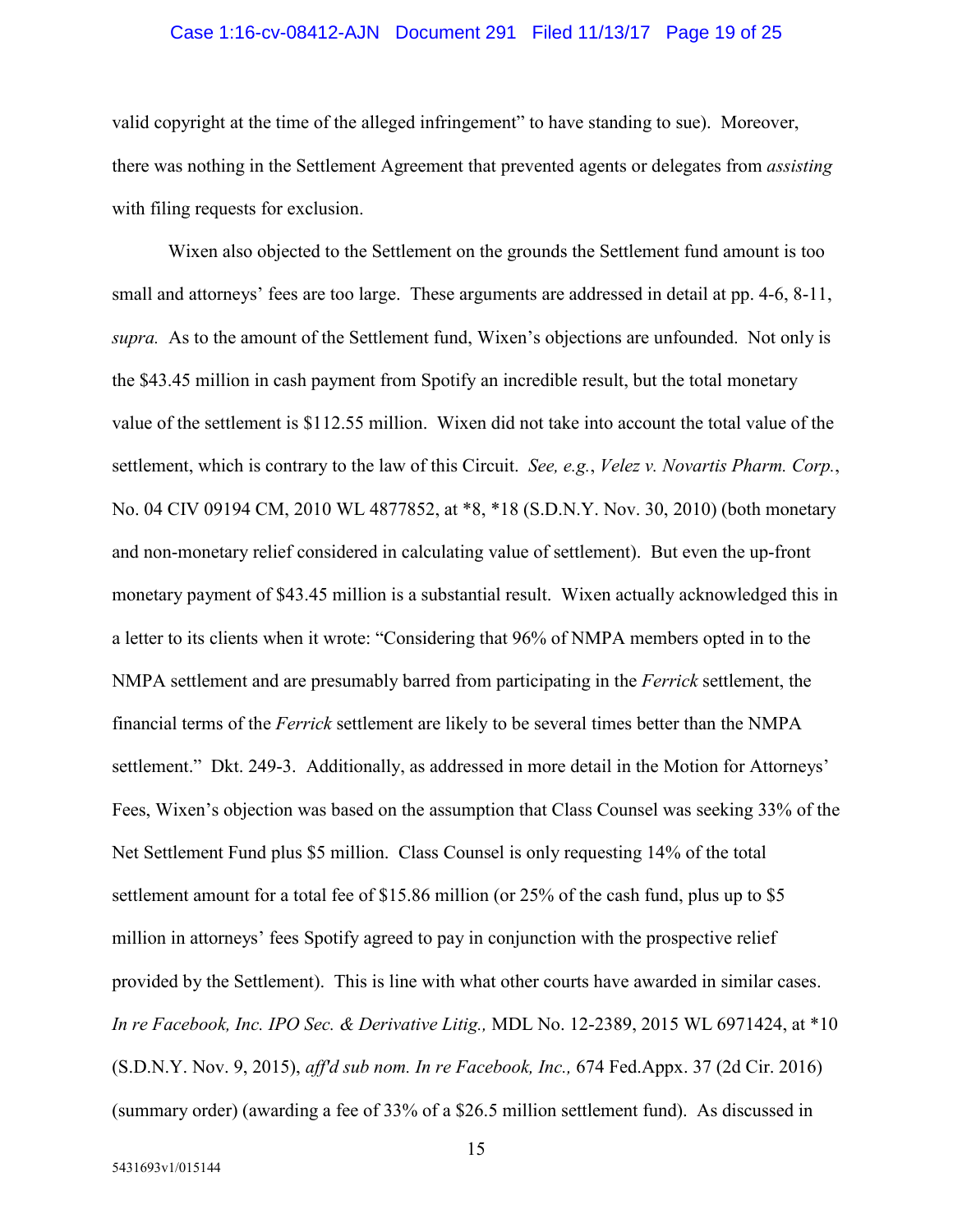### Case 1:16-cv-08412-AJN Document 291 Filed 11/13/17 Page 20 of 25

the fee motion, based on the benchmarks used in the Second Circuit and the lodestar cross-check, the fee sought by Class Counsel is reasonable.

Finally, Wixen complains the Settlement forces Class Members to license their works to Spotify on a prospective basis. But the fact that the Settlement provides a mechanism for ensuring that members of the Class will receive the future royalties they are owed is a substantial *benefit* of the settlement, not a reason for faulting it. After all, plaintiffs brought this case to ensure that members of the Class would be paid the royalties they are owed. In any event, any member of the Class who for some reason was not interested in obtaining future royalties based on Spotify's use of their songs could have chosen to opt out of the Class.

Moreover, Wixen fails to consider the alternative to this settlement. Section 115 of the Copyright Act enables distributors of works to obtain a compulsory license by sending a notice of intent to the copyright owner or—if the owner cannot be located, to the Copyright Office and paying statutory royalties. 17 U.S.C. § 115. Frequently, due the much lamented shortcomings of copyright registration records, which the Copyright Office itself has acknowledged, it is impossible to locate the actual copyright owners in order to send them the notice of intent and royalty payments. *See* U.S. Copyright Office, *Copyright and the Music Marketplace, A Report of the Register of Copyrights*, Feb. 2015, at 123, available at http:// copyright.gov/policy/musiclicensingstudy/copyright-and-the-music-marketplace.pdf ("[T]here can be little doubt that the current music licensing landscape is severely hampered by the lack of publicly accessible, authoritative identification and ownership data."). In other words, with or without the settlement, the musical works of Wixen's clients can still be made available by streaming services without an express license. But with a compulsory license, copyright owners often have to know to sift through large numbers of Copyright Office filings by music services in order to claim their royalties. By contrast, under the settlement, it is easy for class members to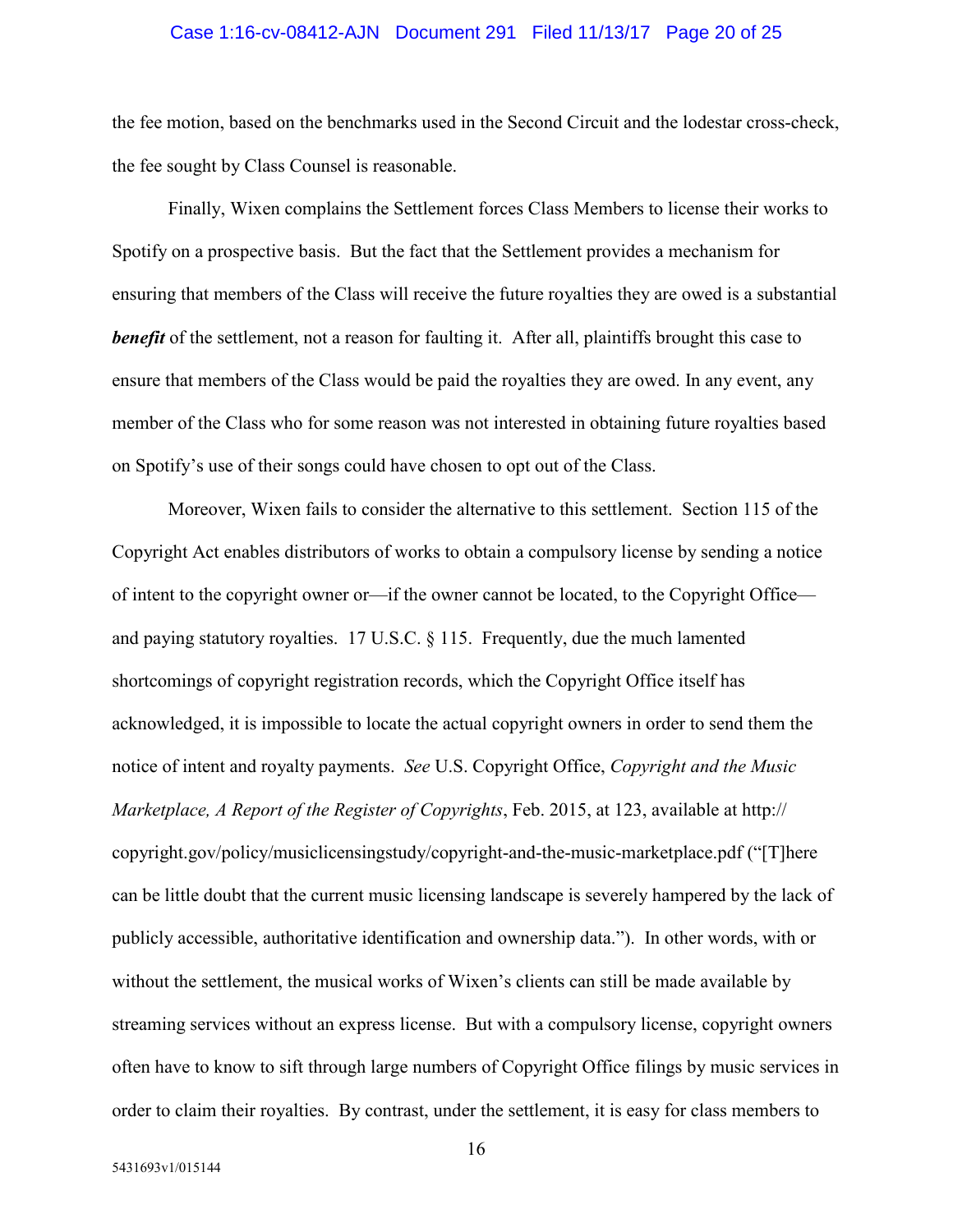## Case 1:16-cv-08412-AJN Document 291 Filed 11/13/17 Page 21 of 25

claim their works and obtain royalty payments—not only can they use a searchable database to claim their works, an independent Settlement Claim Facilitator will proactively identify class members and help them step forward to get paid.

Class members Patrick Boland and James A. Bacon objected that they do not want their music played on Spotify. *See* Dkt. 201. But these objectors fail to appreciate that even in the absence of the settlement (or any contract), Spotify and other music services may obtain compulsory licenses to stream their works. *See* 17 U.S.C. 115. The settlement simply facilitates compensation to class members for having their works on Spotify. A class member also objected on the grounds that Spotify should have to put its entire playlist online, Dkt. 241, but Spotify is effectively doing that in conjunction with the claims administration portal it has established to administer this lawsuit. *See* Bernstein Decl. in Support of Motion for Final Approval.

Objector Phynjuar Saunders-Thomas argued that the release was too broad, but she failed to explain which part of the release was too broad. *See* Dkt. 234. She also argued that Class Members should not have to pay for audit rights, but under the Settlement, Class Members do not have to pay for audits where the audit reveals 5% or more underpayment – and Class Members can select a Streamlined Audit for which the cost is capped at \$100, even if the audit does not reveal an underpayment at all. Dkt. 176-3 (Settlement Agreement) ¶¶ 5.4(d), 5.5(d). Objector Saunders-Thomas provided no other reason why the provision regarding audit rights is unreasonable. Objector Laureen Hellouin criticized class members' inability to fill out claim forms and evaluate the litigation costs, *id.*, but Class Counsel's costs are detailed in their Attorneys' Fees Motion, filed concurrently herewith; and class members will be able to submit claim forms online if the Court grants final approval.

## <span id="page-20-0"></span>**IV. THE ARGUMENTS OF SERIAL OBJECTORS LACK CREDIBILITY**

The Court-approved Notice requirement that Objectors and their lawyers list their prior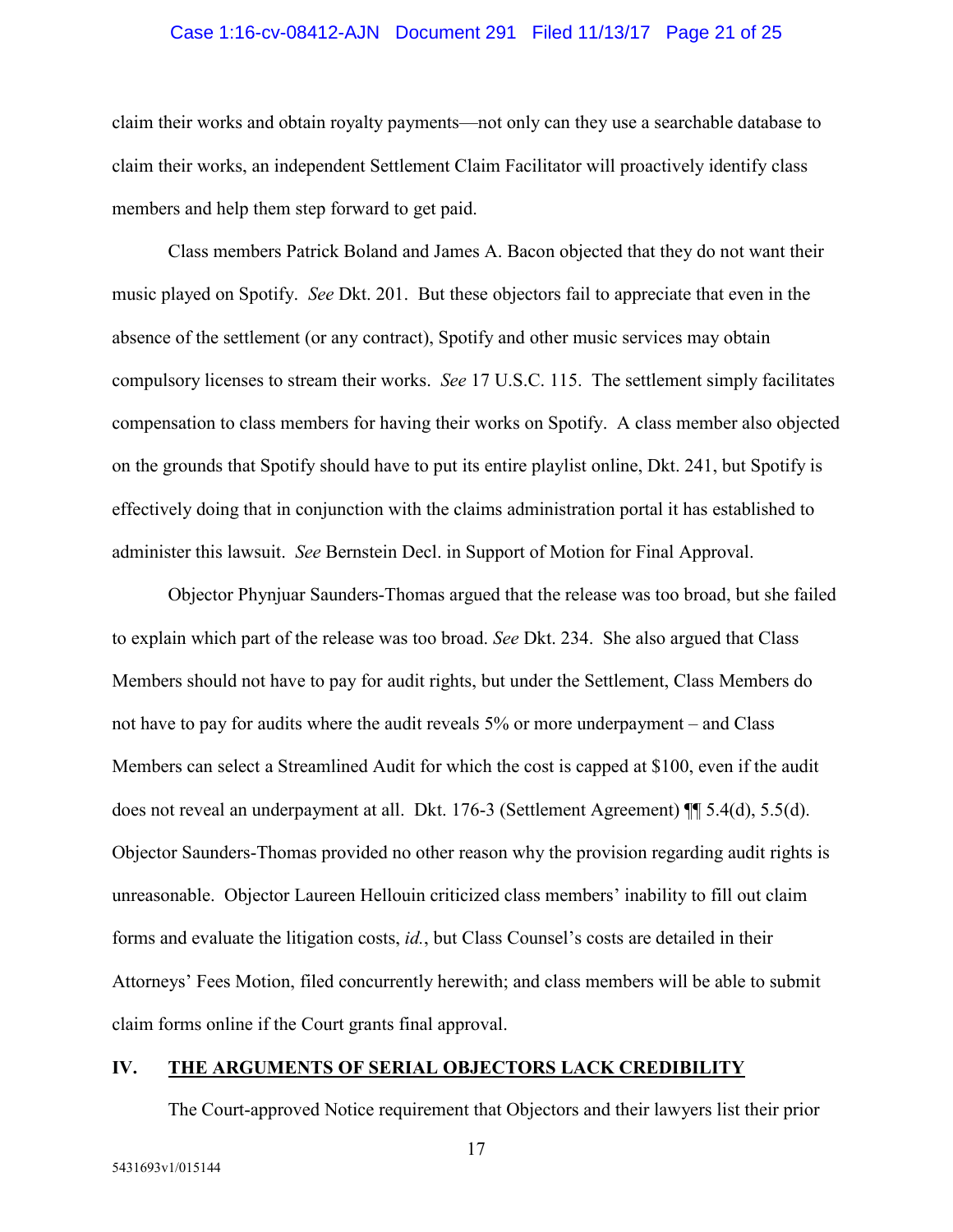#### Case 1:16-cv-08412-AJN Document 291 Filed 11/13/17 Page 22 of 25

recent objections – designed to deter and ferret out frivolous objections – seems to have struck a nerve. And a number of the objections failed to comply with this requirement. *See, e.g.* Dkts. 183, 184, 186, 201, 211, 223. While "meritorious objectors can be of immense help to a district court in evaluating the fairness of a settlement," courts have correspondingly cautioned that "it is also important for district courts to screen out improper objections because objectors can, by holding up a settlement for the rest of the class, essentially extort a settlement of even unmeritorious objections." *Bezdek v. Vibram USA, Inc.*, 809 F.3d 78, 84 n.3 (1st Cir. 2015) (citing *Newberg on Class Actions* § 13:21 (5th ed.)). Baseless rote allegations (such as those before the Court) that class counsel deliberately undervalued the claims, and boilerplate objections (again, like those before the Court) to fees, notice, or the settlement release, provide strong evidence that objections stem from professional objectors' counsel. Such lawyers—who employ objections, and followed by meritless appeals, to merely obtain a payoff—interfere with the system and "often delay and unnecessarily complicate class proceedings." *Newberg on Class Actions* § 15:37.

The Federal Judicial Center therefore advises courts to "[w]atch out . . . for canned objections from professional objectors who seek out class actions to extract a fee by lodging generic, unhelpful protests." Federal Judicial Center, *Managing Class Action Litigation: A Pocket Guide for Judges*, at 15 (2d ed. 2009); *see also, In re Elec. Books Antitrust Litig.*, 639 F. App'x 724, 728 (2d Cir. 2016) ("[P]rofessional objectors are lawyers who file stock objections to class action settlements—objections that are [m]ost often . . . nonmeritorious—and then are rewarded with a fee by class counsel to settle their objections."); *In re Checking Account Overdraft Litig.,* 830 F. Supp. 2d at 1362 (recognizing that professional objectors' "sole purpose is to obtain a fee by objecting to whatever aspects of the Settlement they can latch onto" rather than "a concern for the welfare of the Settlement Class"). Contrary to Objector Tracy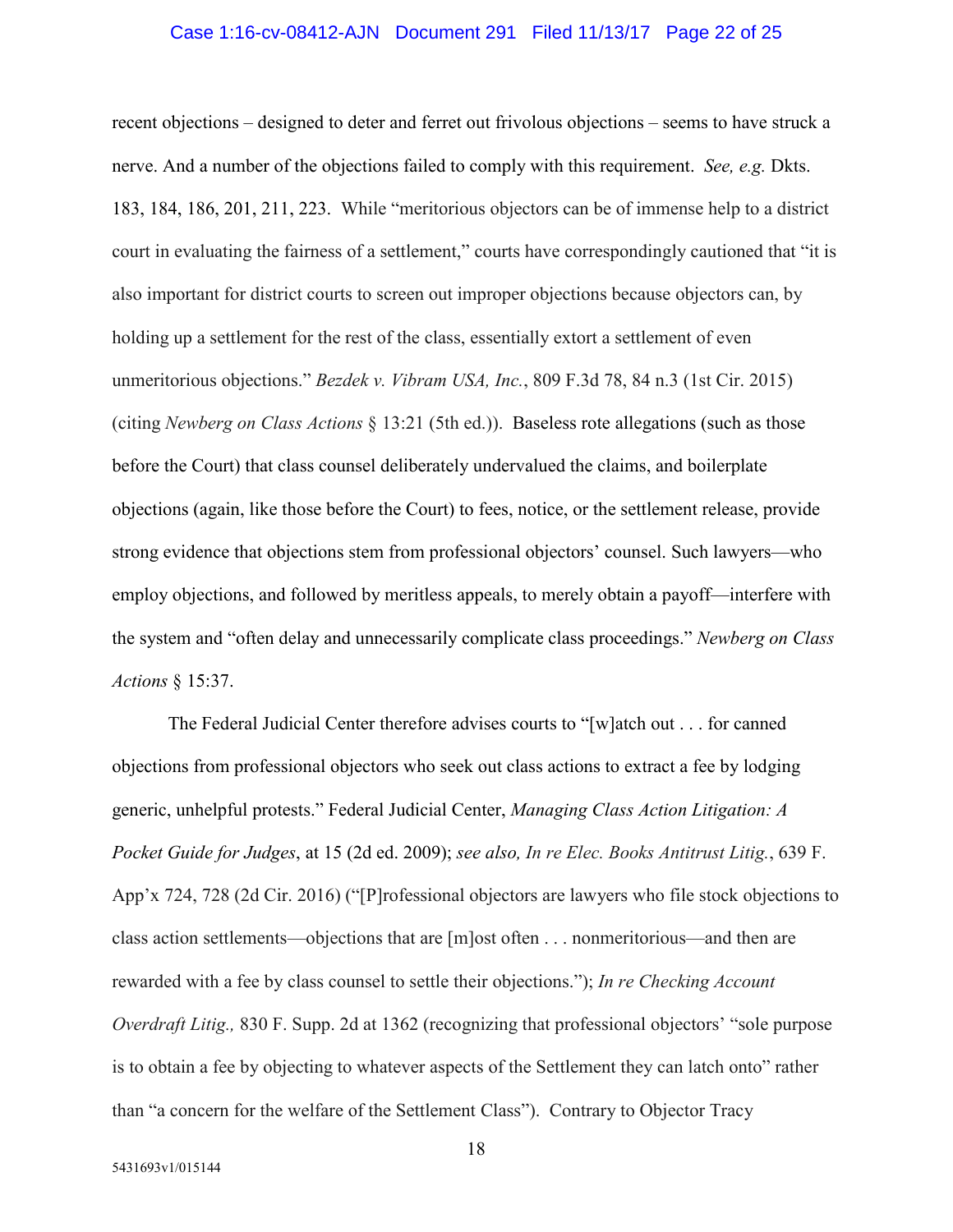## Case 1:16-cv-08412-AJN Document 291 Filed 11/13/17 Page 23 of 25

Silverman's complaints, the information pertaining to past objections requested in the Notice, which is most likely in the possession of objectors and their counsel, may be relevant to and properly considered by this Court in determining any potential "ulterior motive" of the objectors. *See Greco v. Ginn Dev. Co., LLC*, 635 F. App'x 628 ( $11<sup>th</sup>$  Cir. 2015) (noting that the district court "properly considered that [an objector] (or his counsel) may have had an ulterior motive in objecting to the settlement, rather than opting out"). These disclosure requirements reasonably seek to aid this Court in its responsibility to screen out wholly nonmeritorious objections.

The complaint of Objector Silverman that class counsel could just as easily obtain the requested public information misses the point. The Notice's disclosure requirements are not primarily for the benefit of Class Counsel. Instead the information that objectors are required to disclose, not only to Class and Defense Counsel but also directly to this Court, is intended to conserve this Court's time and resources in its administration of this litigation. *See Garber v. Office of Comm'r of Baseball*, No. 12-CV-03704 (VEC), 2017 WL 752183 (S.D.N.Y. Feb. 27, 2017). Requiring an objector to provide information that could shed light on the basis for his objection is not inconsequential to the Court's obligation to ensure that a class action settlement is fair, adequate, and reasonable. Along these lines, some courts have considered the objector's or counsel's history of objecting to class action settlements relevant to the court's discretion in ordering the posting of an appellate bond. *In re IPO Sec. Litig.,* 728 F. Supp. 2d at 214-16. Accordingly, it was entirely reasonable for this Court to approve the Notice with its litigationhistory disclosure requirements, and the information gleaned from those disclosures warrants the Court viewing the positions advanced by the serial objectors with skepticism.

## <span id="page-22-0"></span>**V. CONCLUSION**

For the foregoing reasons, the objections of Class Members to approval of the Settlements, Service Awards, and Class Counsel's fee request should be overruled.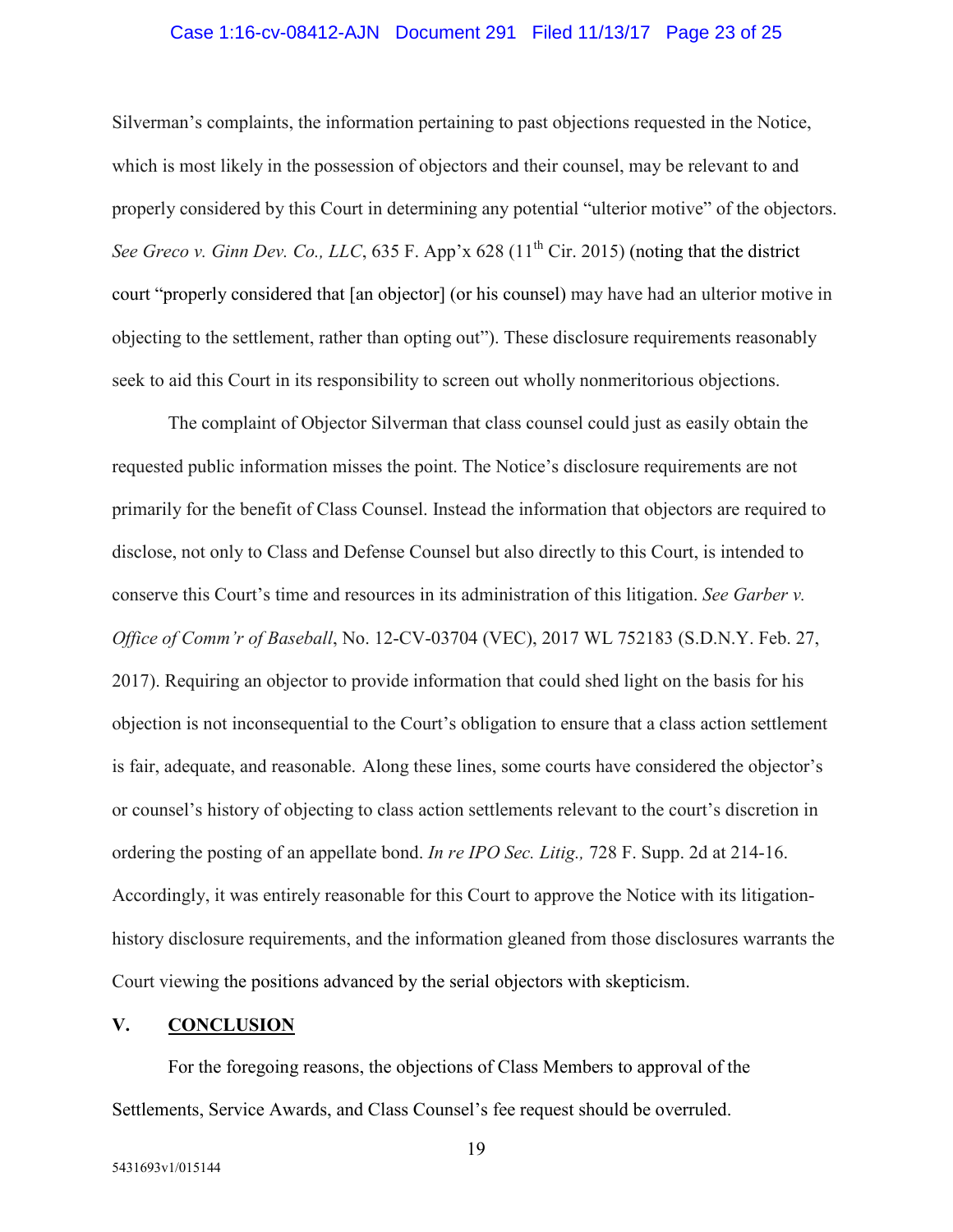Dated: November 13, 2017

By: */s/ Steven G. Sklaver*

Stephen E. Morrissey (WA Bar No. 44710) (CA Bar No. 187865) **SUSMAN GODFREY LLP** 1201 Third Avenue, Suite 3800 Seattle, WA 98101 Telephone: (206) 516-3880 Facsimile: (206) 516-3883 smorrissey@susmangodfrey.com

Jacob Buchdahl (JB1902) Geng Chen (GC2733) **SUSMAN GODFREY L.L.P.** 1301 Avenue of the Americas,  $32<sup>nd</sup>$  Fl. New York, New York 10019 Telephone: 212-336-8330 Facsimile: 212-336-8340 jbuchdahl@susmangodfrey.com gchen@susmangodfrey.com

Steven G. Sklaver (CA State Bar No. 237612) Kalpana Srinivasan (CA State Bar No. 237460) Krysta Kauble Pachman (CA State Bar No. 280951) **SUSMAN GODFREY L.L.P.** 1901 Avenue of the Stars Los Angeles, California 90067-6029 Telephone: 310-789-3100 Facsimile: 310-789-3150 ssklaver@susmangodfrey.com ksrinivasan@susmangodfrey.com kpachman@susmangodfrey.com

Henry Gradstein (CA State Bar No. 89747) Maryann R. Marzano (CA State Bar No. 96867) Matthew A. Slater (CA State Bar No. 259986) Daniel B. Lifschitz (CA State Bar No. 285068) **GRADSTEIN & MARZANO, P.C.** 6310 San Vicente Boulevard, Ste 510 Los Angeles, California 90048 Telephone: 323-776-3100 hgradstein@gradstein.com mmarzano@gradstein.com mslater@gradstein.com dlifschitz@gradstein.com *Interim Co-Lead Class Counsel*